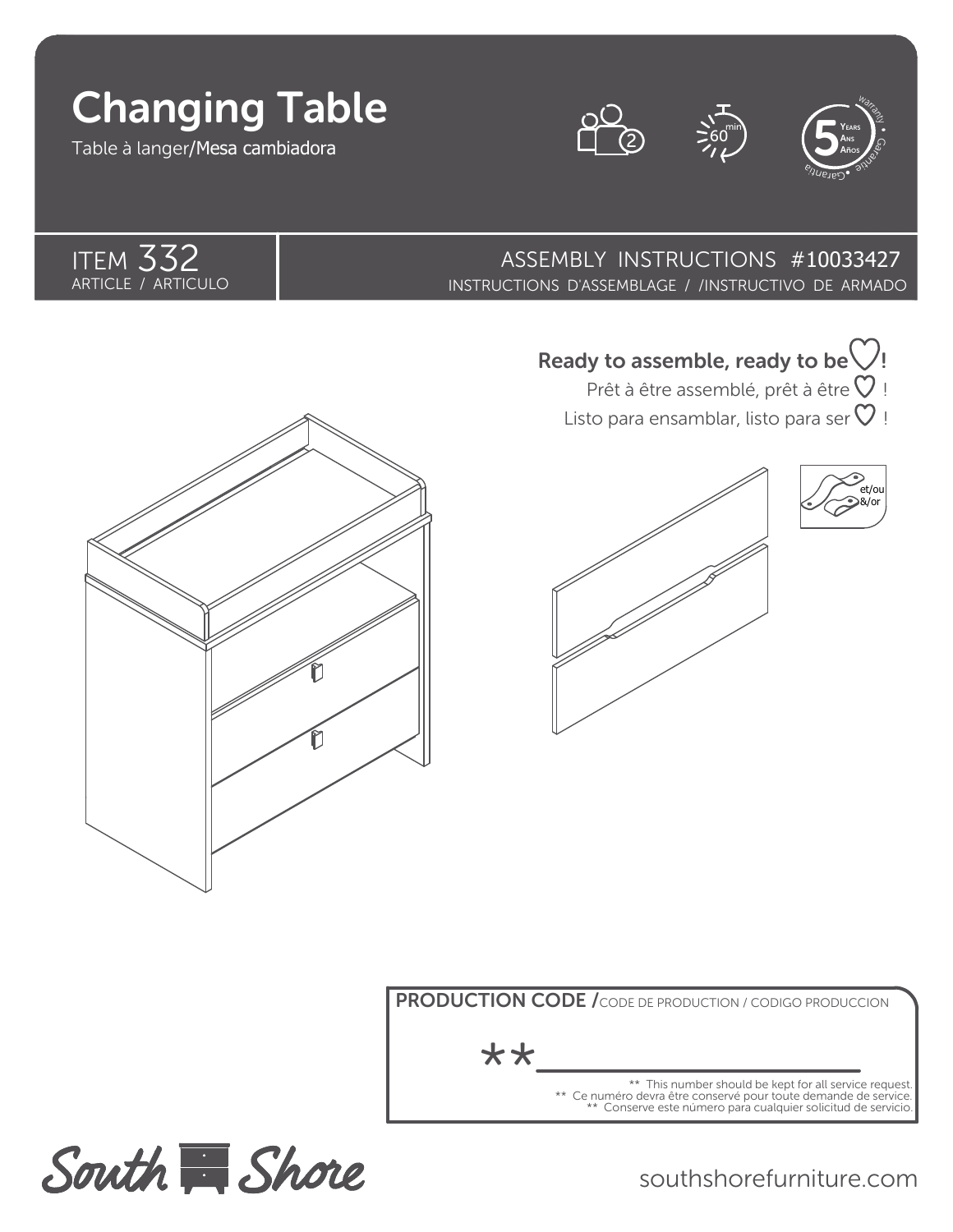

## WARNING IN AVERTISSEMENT / ADVERTENCIA

- ∞Read all instructions before use of the changing table.
- ∞Keep instructions for future use.
- ∞FALL HAZARD: Children have suffered serious injuries after falling from changing tables. Falls can happen quickly.
- ∞Stay in arm's reach of your child.
- ∞Always secure this unit to the support surface by using the provided screws and brackets.See instructions.
- ∞This product is not intended to be used as a changing table without a changing pad.Use of this product without it may result in death or serious injury to your child from falling. Follow all instructions on attaching and using the changing pad. ∞Weight on the changing table should not exceed 13.6 kg (30 lb).
- $\bullet$ Use a "U" shaped pad of 800mm (31 1/2") x 400mm (15 3/4") with a maximum thickness of 110mm (4 3/8") on the tips and 45mm (1 3/4") in the middle.
- ∞Do not use the changing table if it is damaged or broken.
- ∞Always use the safety strap.
- ∞The changing table should be set along a wall.
- ∞Check regularly the stability of the table.
- ∞Always keep changing material on hand.
- ∞If you leave the room or have to move away; take the child with you, put him down in his playpen, his bed or in a safe environment.
- ∞Never leave a child unattended on the changing table.
- ∞Lire toutes les instructions avant l'utilisation de la table à langer.
- ∞Garder les instructions pour utilisation future.
- ∞DANGER DE CHUTE : Des enfants ont subi de graves blessures après être tombés de table à langer. Une chute peut arriver rapidement.
- ∞RESTER à portée de bras de votre enfant.
- ∞TOUJOURS sécuriser ce bac à langer à la surface avec les vis et les plaques fournies.Voir les instructions.
- ∞Ce produit n'est pas conçu pour être utilisé comme table à langer sans matelas à langer. L'utilisation de ce produit sans matelas à langer pourrait entrainer la mort ou des blessures graves dues à une chute.
- Suivre les instructions pour attacher et utiliser le matelas à langer.
- ∞Ne pas dépasser un poids de 13,6 kg (30 lb) sur la table à langer.
- ∞Utiliser un coussin en forme de "U" de 800mm (31 1/2") x 400mm (15 3/4") avec une épaisseur maximale de 110mm (4 3/8") dans les bouts et 45mm (1 3/4") au centre.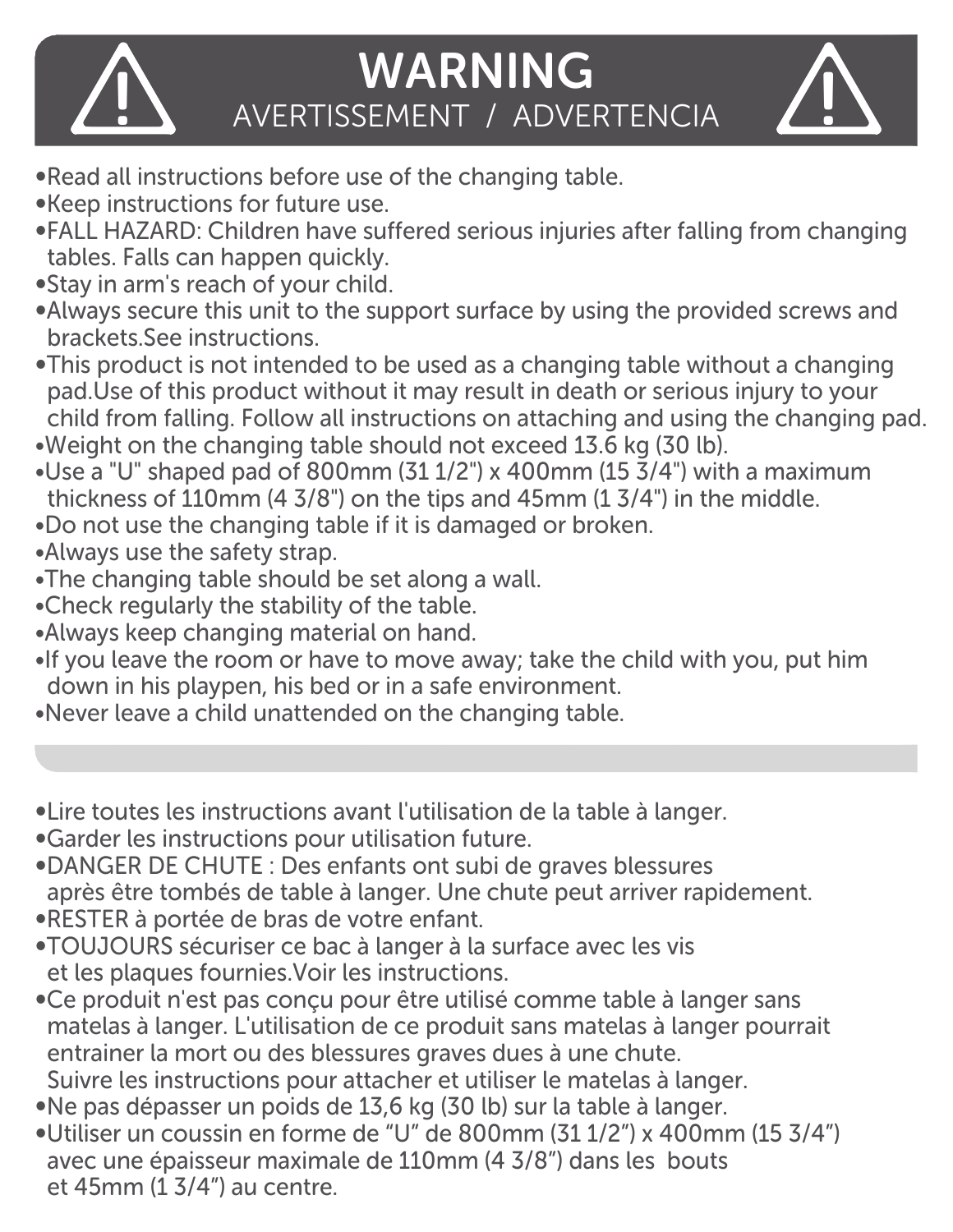∞Ne pas utiliser la table à langer si elle est endommagée ou brisée.

- ∞Toujours utiliser la courroie de retenue.
- ∞Installer la table à langer le long d'un mur
- ∞Vérifier régulièrement que le meuble est stable.
- ∞Organisez-vous toujours pour que tout le matériel de change soit à portée de main.
- ∞Si vous sortez de la pièce ou vous éloignez; prenez l'enfant avec vous, posez le dans son parc, son lit ou dans un espace adapté.
- ∞Ne jamais laisser un enfant sans surveillance sur la table à langer.
- ∞Lea todas las instrucciones antes de utilizar la mesa cambiadora
- ∞Guarde el instructivo para usos futuros
- ∞Peligro de caída: Niños han sido gravemente lesionados después de una caída del mueble cambiador.Una caída puede suceder rápidamente.
- ∞Manténgase a distancia de un brazo de su niño.
- ∞Asegure siempre este mueble a una superficie utilizando los tornillos y el soporte proporcionados. Ver instrucciones
- ∞Este producto no está destinado a ser utilizado como mesa cambiadora sin un colchón para mesa cambiadora. El uso de este producto sin él, podría ocasionar lesiones graves o la muerte de su hijo. Siga todas las instrucciones sobre cómo instalar el colchón en el mueble.
- ∞PELIGRO DE CAÍDA: Para evitar lesiones graves o mortales, siempre mantenga al niño al alcance del brazo.
- ∞Utilice una almohadilla en forma de "U" de 800mm(31 1/2") x 400mm(15 3/4") con una espesor máximo de 110mm(4 3/8") en las puntas y 45mm(1 3/4") en el medio.
- ∞No utilice la mesa para cambiar pañales si ésta está dañada o deteriorada.
- ∞El peso en la mesa para cambiar pañales no debe sobrepasar 13,6 kg (30 lb). ∞Utilice siempre la correa de seguridad.
- ∞Instale preferiblemente la mesa para cambiar pañales a lo largo de la pared o en un rincón.
- ∞Verifique con regularidad que el mueble esté estable.
- ∞Tenga el material de cambio siempre a la mano.
- ∞Si usted tiene que salir del cuarto o alejarse, llévese al niño y póngalo en un corralito o en la cama en un entorno seguro.
- ∞NUNCA deje al niño sin vigilancia en la mesa para cambiar pañales.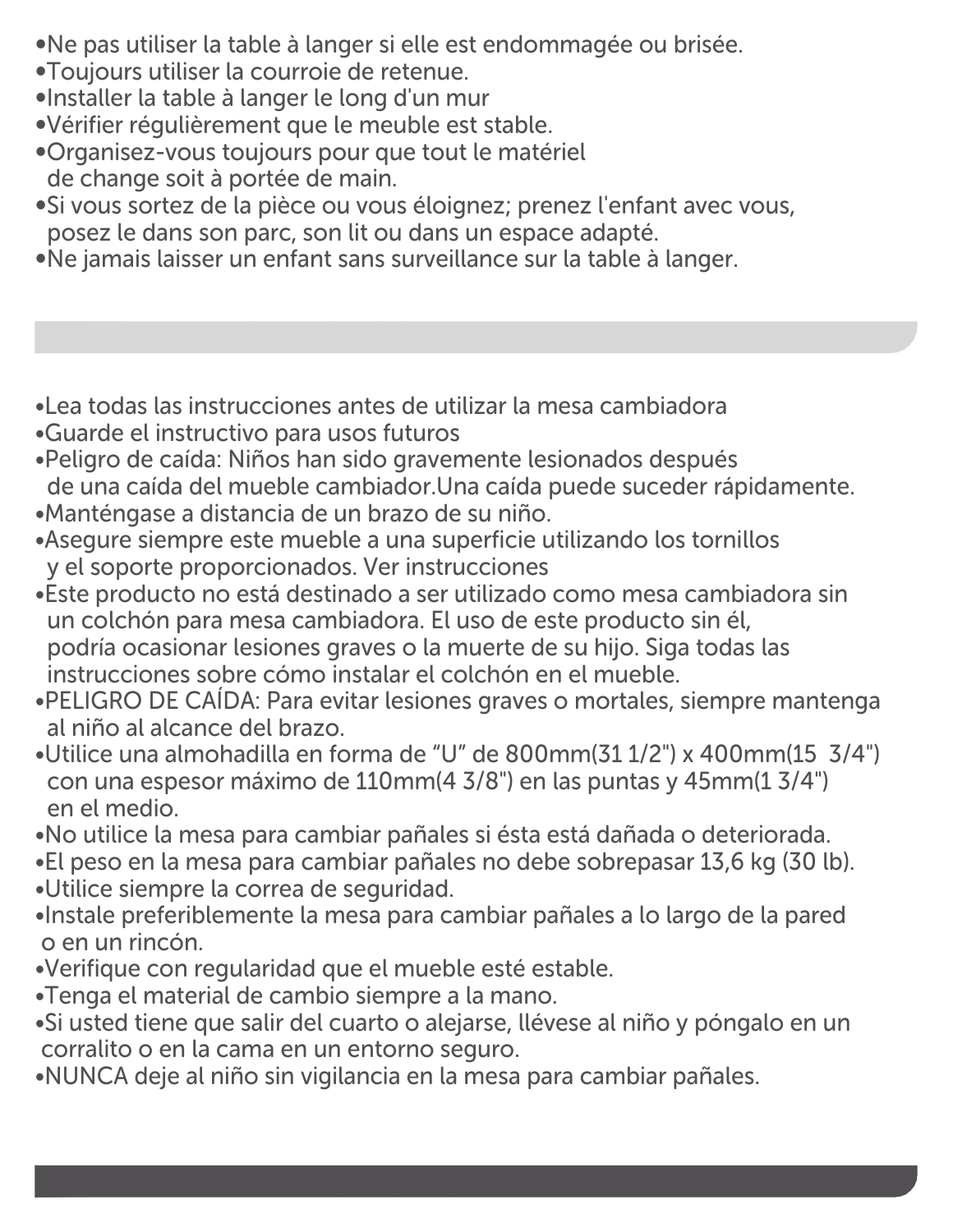

South Shore is a family company based in Quebec. We design our own pieces, and make them in house, so we're never far away when you call us with a question or concern. Our team is in constant contact with our design, production and distribution teams, making it easy to find answers for you-whether it's a five-minute call or an hour-long tutorial on how to assemble a storage unit. When we put so much time into crafting our pieces, why would we put a limit on support?

South Shore est une entreprise familiale basée à Québec. On conçoit nos propres produits. Constamment en contact avec nos équipes de conception, de production et de distribution, c'est facile pour nous d'obtenir les réponses à vos questions - que ce soit pour un simple appel de cinq minutes ou encore pour un tutoriel d'une heure afin de vous aider à assembler votre meuble. On consacre tellement de temps à la création de nos produits, ce serait fou de limiter notre accompagnagnement et notre service!

**Esta danada ol le falta alguna pieza? Necesita ayuda con el ensamble?** Por favor contactenos directamente!

South Shore es una empresa familiar con sede en Quebec. Diseñamos nuestras propias piezas. El poder estar en constante contacto con nuestro equipo de diseño, de producción y de distribución, nos permite conseguir respuestas a todas sus preguntas, ya sea por una simple llamada de cinco minutos o incluso por un tutorial de una hora para ayudarlo a ensamblar sus muebles. Destinamos tanto tiempo a la creación de nuestros productos, que sería una locura limitar nuestro apoyo y nuestro servicio.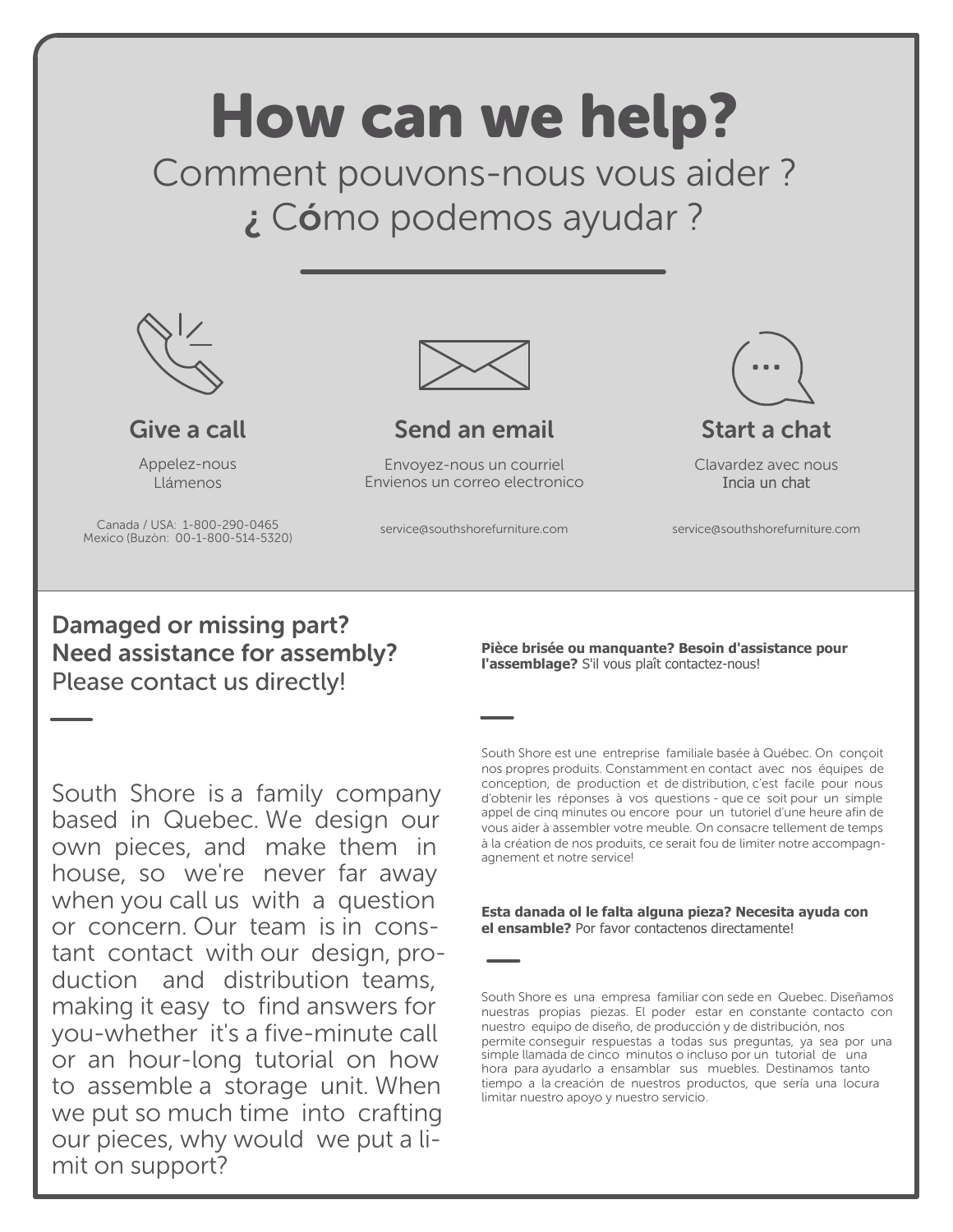### 5-YEAR LIMITED WARRANTY GARANTIE LIMITÉE DE 5 ANS / GARANTIA LIMITADA DE 5 AÑOS



Our furniture is like family to us. And we never turn our back on family.

Our commitment to our furniture -- and to you -- doesn't end the minute you've purchased the piece. We offer a 5-year warranty on all of our manufactured furniture pieces.

### Register your products online!

l,

It will only take a few minutes to fill out this form and register your products; but in the end it will be easier for us to help you in the event you need a replacement part and you lost your assembly guide or production code.

Nos meubles font partie de la famille. Et la famille, c'est pour la vie.Notre engagement envers nos produits et envers vous ne prend pas fin au moment de l'achat. Nous offrons une garantie de 5 ans sur tous les

Quelques minutes suffiront pour remplir le formulaire et enregistrer vos produits ; ceci nous facilitera la tâche si un jour vous avez besoin d'une pièce de remplacement

Enregistrez votre produit en ligne!

www.southshorefurniture.com/ register-your-products

produits que nous fabriquons.

et que vous avez perdu votre guide d'assemblage ou votre code de production. www.southshorefurniture.com/ register-your-products

1. South Shoret Furniture provides the original buyer with a warranty covering "defects" on furniture parts and workmanship for a period of 5 years from the date or purchase.

2.The word defect" as used in this warranty is defined as any imperfection that may impair the intended use of the product.

3.This warranty is strictly limited to the repair or replacement of defective component parts, and excludes all other direct or indirect charges and expenses up to the limit permitted by law in your state/province.

4.In the case of a discontinued part or product, South ShoreTM Furniture promises to reimburse the value of that part or product.

5.If a replacement part is unavailable, South ShoreTM Furniture's liability to the buyer will not exceed the production cost of the part in question.

6.This warranty only applies under conditions of normal domestic use. It does not cover defects

1. Meubles South ShoreMc garantit à l'acheteur original, pour une période de 5 ans à partir de la date d'achat, toutes les<br>composantes des meubles contre les « défauts » de maté posantes des meubles contre les « défauts » de matériaux et de main- d'oeuvre.

2.Le mot « défaut » utilisé dans cette garantie signifie une mperfection pouvant altérer l'utilité pour laquelle le produit est destiné.

3.Cette garantie se limite strictement à la réparation ou au remplacement des pièces composantes défectueuses. Cette garantie exclut tous les autres frais et dépenses directs ou indirects et ce, jusqu'à la limite permise par la législation en vigueur dans votre province/état.

4.Dans le cas d'une réclamation concernant un produit ou une pièce discontinué, Meubles South ShoreMc s'engage à rembourser la valeur du produit ou de la pièce en question.

5.À défaut de pouvoir fournir la pièce de remplacement la responsabilité de Meubles South ShoreMc ne peut excéder la valeur équivalente au coût de production de la pièce en litige.

6.Cette garantie s'applique sous des conditions d'usage que normal et ne couvre pas les défauts pouvant résulter resulting from commercial use, intentional damage, negligence, abuse, product modification, accidents, exposure to the elements, or maintenance that does not comply with the guidelines in this guide.

7.To honor this warranty, South ShoreTM Furniture reserves the right to verify the grounds of any request and to ask for the original buyer's proof of purchase.

8. This warranty is only valid on purchases made at authorized South ShoreTM Furniture retailers in Canada, the U.S., Mexico.

9. This warranty defines the limits of South ShoreTM Furniture's liability, and entitles the original buyer to specific rights. Any warranty defined by law in your state/province is limited to a period of 5 years. If the law in your state/province prohibits this restriction, then it does not apply.

10.South ShoreTM Furniture will not reimburse defective furniture, but will replace it with an item of equivalent value.

d'un usage commercial, de dommages intentionnels, de la négligence, de l'usage abusif, de modifications personnelles, d'un accident, de l'exposition aux éléments ou d'un entretien ne respectant pas les conseils décrits dans ce guide.

7.Comme condition pour fournir une pièce de remplacement, Meubles South Shore<sub>MC</sub> se réserve le droit de vérifier le fondement de la requête,<br>de même que d'exiger la preuve d'achat de l'acheteur original.

8.Cette garantie n'est valide que si et seulement si l'achat a été effectué chez un marchand autorisé par Meubles South ShoreMc au Canada, aux États-Unis, au Mexique.

9.Cette garantie définit les limites de la responsabilité de Meubles South s<br>et donne à l'acheteur original des droits spécifiques. Toute garantie législative prévalant dans votre lieu de résidence est limitée à une période de 5 ans. Si cette restriction n'est pas permise par la législation de votre lieu de résidence, elle ne s'applique pas.

10. Meubles South ShoreMc ne remboursera pas un meuble défectueux. mais le remplacera par un autre de valeur équivalente.

Nuestros muebles son como una familia para nosotros y la familia,es para toda la vida.

Nuestro compromiso con nuestros muebles y con usted no termina al momento de la compra. Ofrecemos una garantía de 5 años en todos nuestros profuctos fabricados.

### ¡ Registre sus productos en línea !

Sólo tardará unos minutos en llenar este formulario y registrar sus productos; pero al final será más fácil para nosotros ayudarle en caso de que necesite una pieza de repuesto o en el caso de la perdida de su guía de montaje o código de producción.

www.southshorefurniture.com/ register-your-products

1. South ShoreMR garantizan al comprador original, por un período de 5 años a partir de la fecha de compra, todas las piezas que componen el mueble contra los «defectos» de material y mano de obra.

2.La palabra «defecto» utilizada en esta garantía se define como toda imperfección que pueda alterar la utilidad para la cual se destina el producto.

3.Esta garantía se limita estrictamente a la reparación o reemplazo de las piezas que tengan componentes defectuosos. Esta garantía no incluye cualquier gasto directo o indirecto hasta el límite permitido por la legislación vigente en su lugar de residencia.

4.En el caso de una reclamación referente a un producto o pieza descontinuada, South ShoreMR se compromete a reembolsar el valor del producto o pieza en cuestión.

5.A falta de poder suministrar la pieza de repuesto, la responsabilidad de South ShoreMR no puede exceder el valor equivalente al costo de producción de la pieza en litigio.

6.Esta garantía se aplica bajo las condiciones de uso doméstico normal y no cubre los defectos que puedan resultar de un

uso comercial, daños intencionales, negligencia, uso abusivo, modificaciones personales, un accidente, exposicíon a los elementos y mantenimiento sin respetar los consejos que se describen en este instruccione.

omo condición para suministrar una pieza de repuesto, South ShoreMR se reservan el derecho de verificar el fundamento de la solicitud, así como de exigir la prueba de compra del comprador original.

8.Esta garantía sólo será válida si la compra se efectuó en .<br>una autorizado por Muebles South ShoreMR de Canadá, tienda estados Unidos, México.

9.Esta garantía define los límites de la responsabilidad de South Shorемя у otorga el comprador original los derechos<br>específicos. Cualquier garantía legislativa que prevalece en su lugar de residencia está límitada a un período de 5 años. Si esta restricción no está permitida por la legislación de su lugar de residencia, ésta no se aplica.

**10**.South Shoremano hará ningún rembolso por muebles<br>defectuosos, pero le enviará uno de valor equivalente.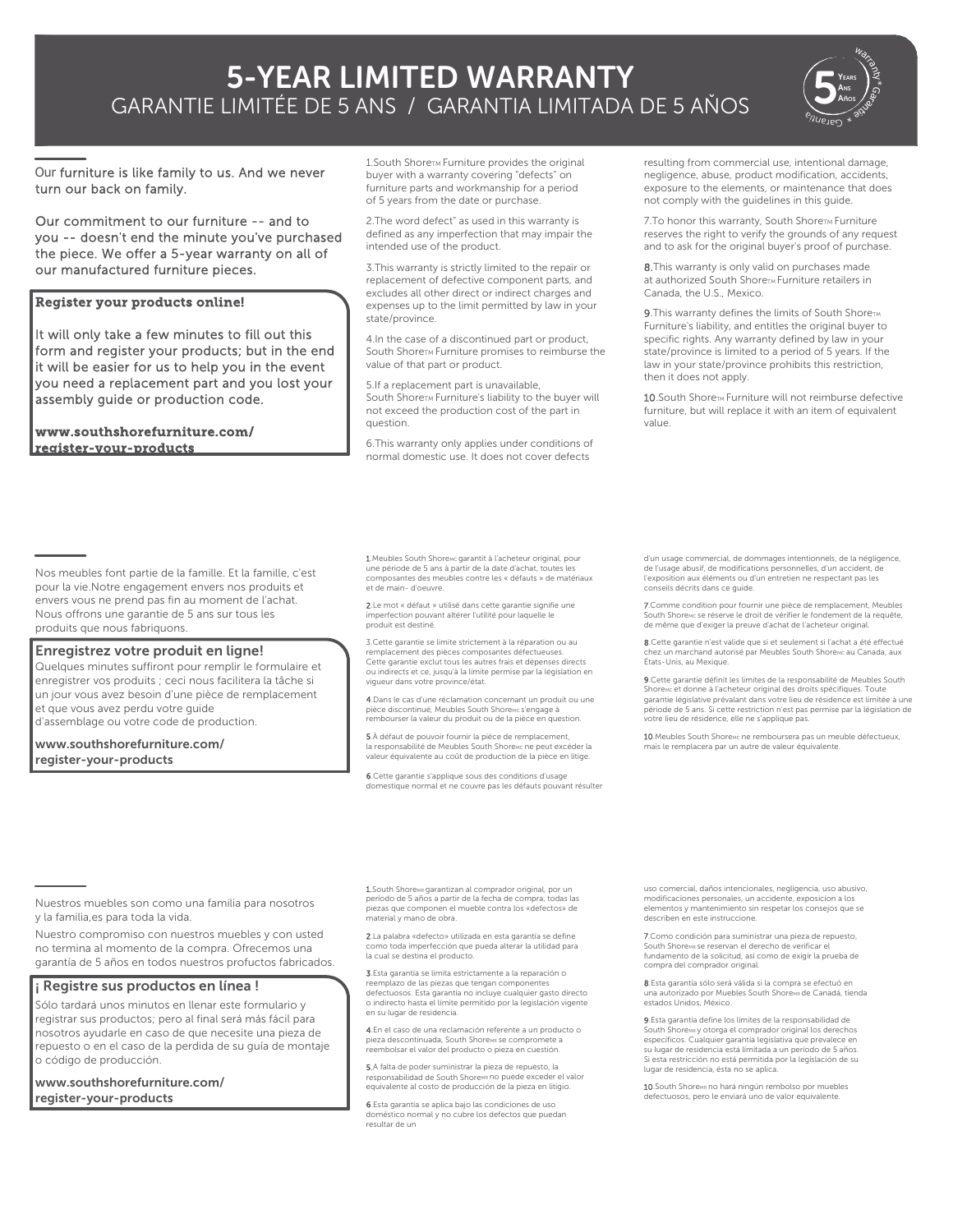# WARNING AVERTISSEMENT / ADVERTENCIA

Serious or fatal crushing injuries can occur from furniture tip-over. To help prevent tip-over :

- -Place heaviest items in the lowest drawers.
- -Do not set TVs or other heavy objects on the top of this product. Never allow children to climb or hang on drawers, doors, or shelves.
- -Never open more than one drawer at a time.
- -Use of tip-over restraints, only reduces, but does not eliminate, the risk of tip-over.

Des blessures graves ou fatales peuvent résulter du basculement du meuble. Afin d'éviter le basculement :

-Placer les items les plus lourds dans les tiroirs du bas.

-Ne placer pas de TV ou d'autres objets lourds sur ce produit. Ne jamais laisser un enfant grimper sur les tiroirs, les portes et les tablettes ou s'accrocher à ceux-ci.

-Ne jamais ouvrir plus d'un tiroir à la fois.

### L'utilisation de dispositif anti-basculement ne peut que réduire les risques de basculement, sans les éliminer totalement.

El vocadura del mueble puede ser causa de lesiones graves o de un atropellamiento fatal. Para evitar la volcadura :

-Ponga las cosas pesadas en los cajones mas bajos.

-No ponga televisores u otros objetos pesados encima de este producto. Nunca permita que un nino se suba o se cuelgue en cajones, puertas o estantes.

-Nunca abra mas de un cajon a la vez.

El uso de sujetadores para evitar la volcadura solo puede disminuir el riesgo de una volcadura, pero no lo elimina.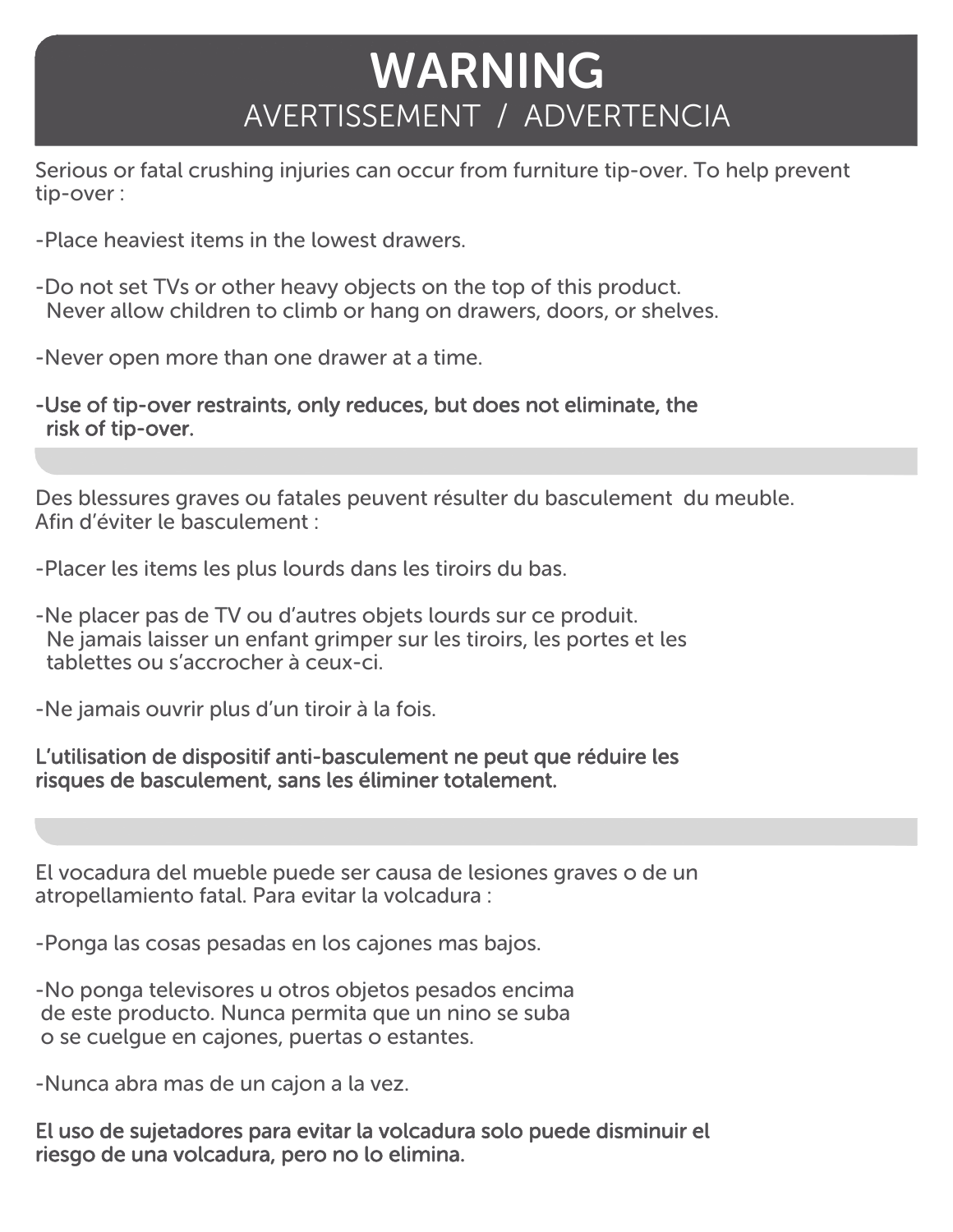1 **Let's get handy!**<br>Mettons-nous au travail ! / i Vamos a ponernos prácticos !







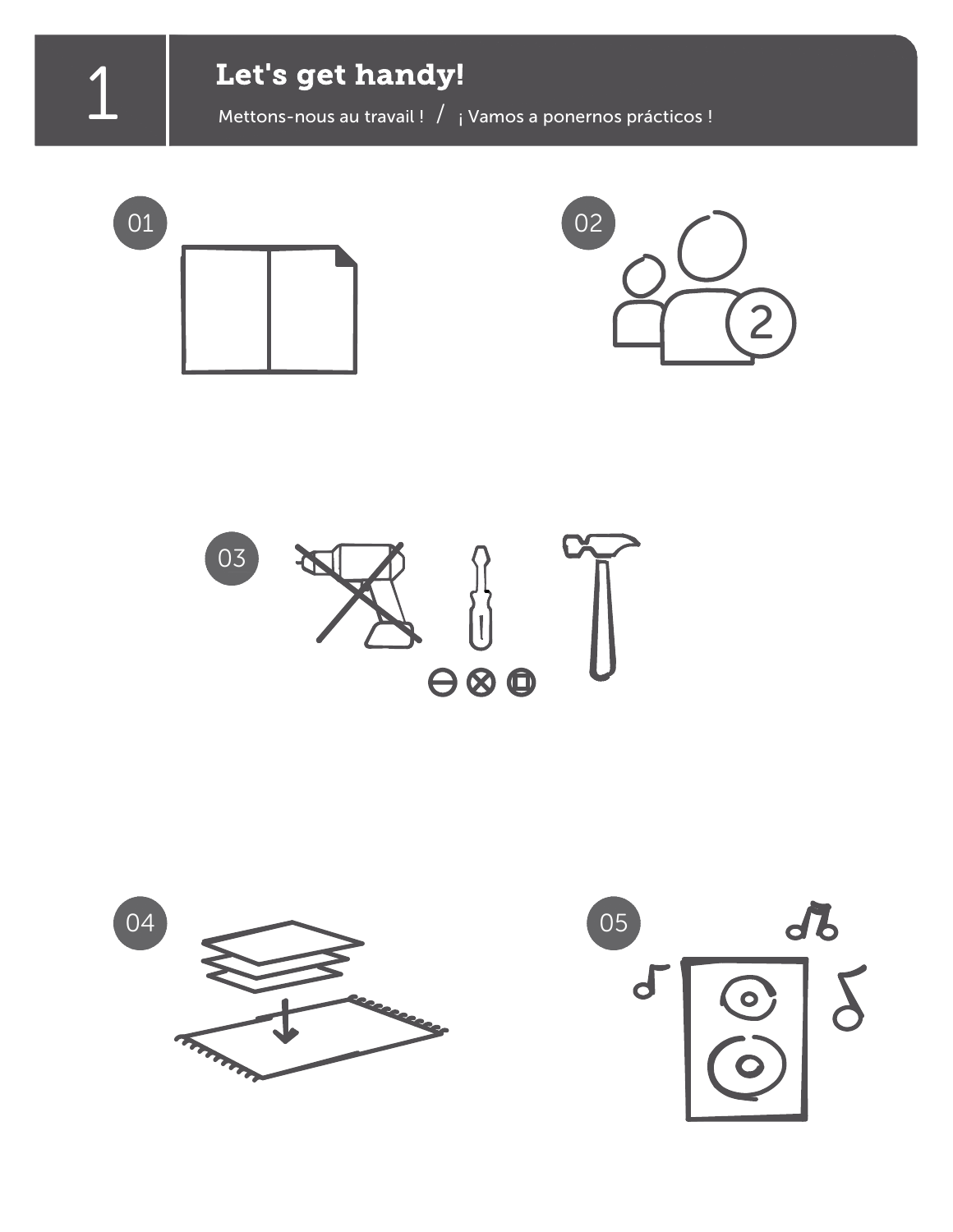# $2 \int_{\text{Passembler les morceaux ensemble}} \text{Consember les morceaux ensemble}$

Rassembler les morceaux ensemble Poner las piezas juntas

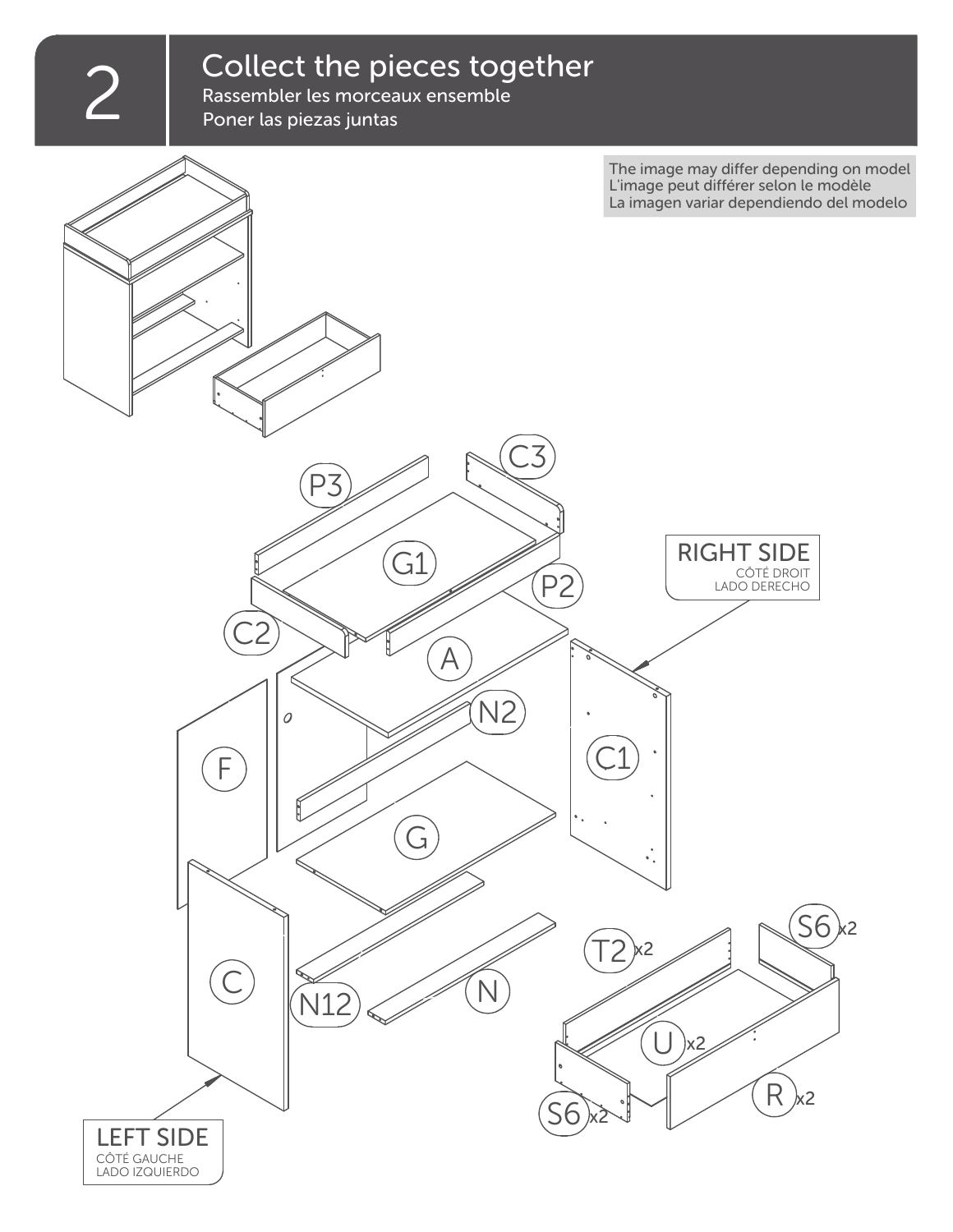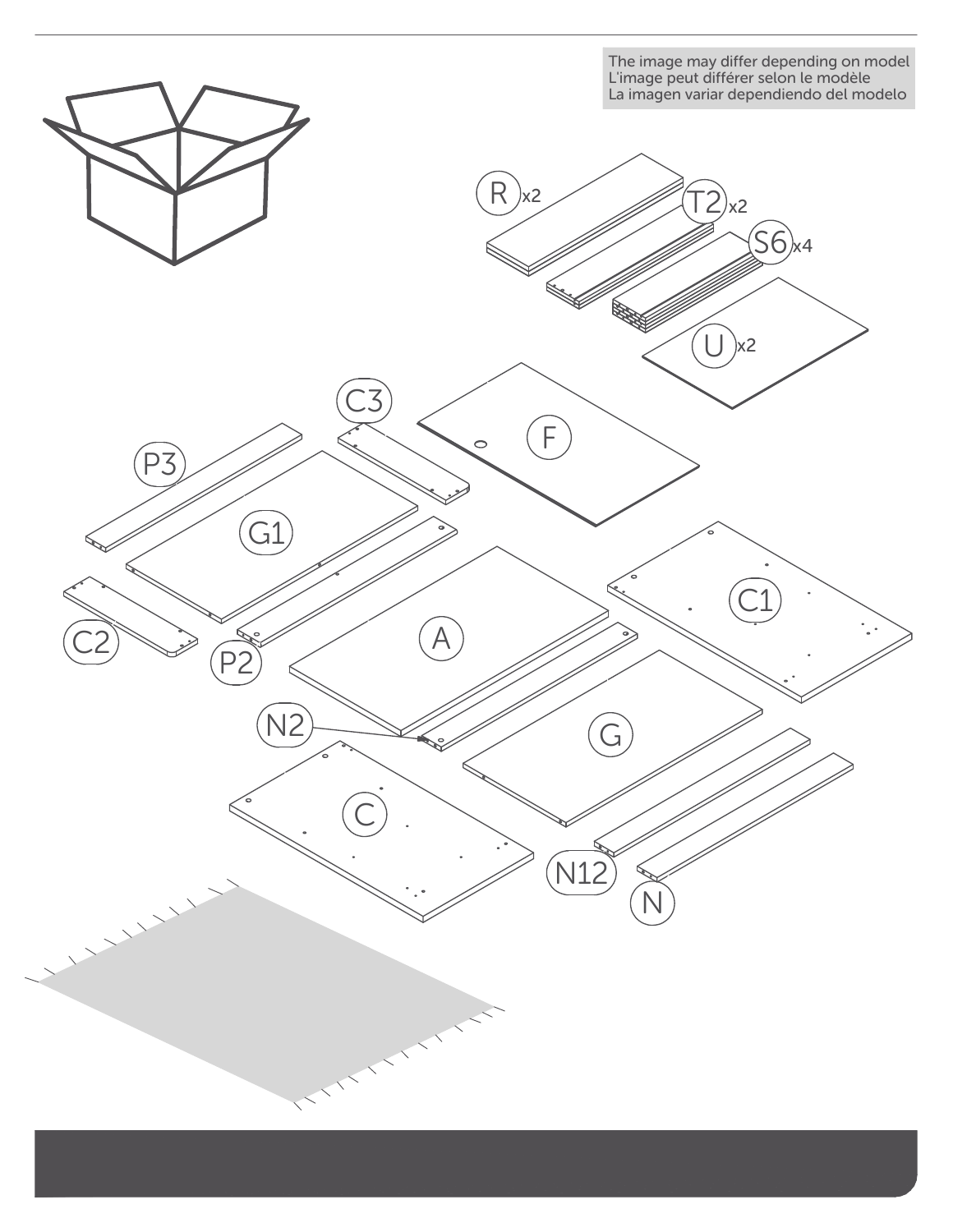# **3** Collect the hardware<br>Rassembler la quincaillerie / Reunir

Rassembler la quincaillerie / Reunir los artículos de ferretería















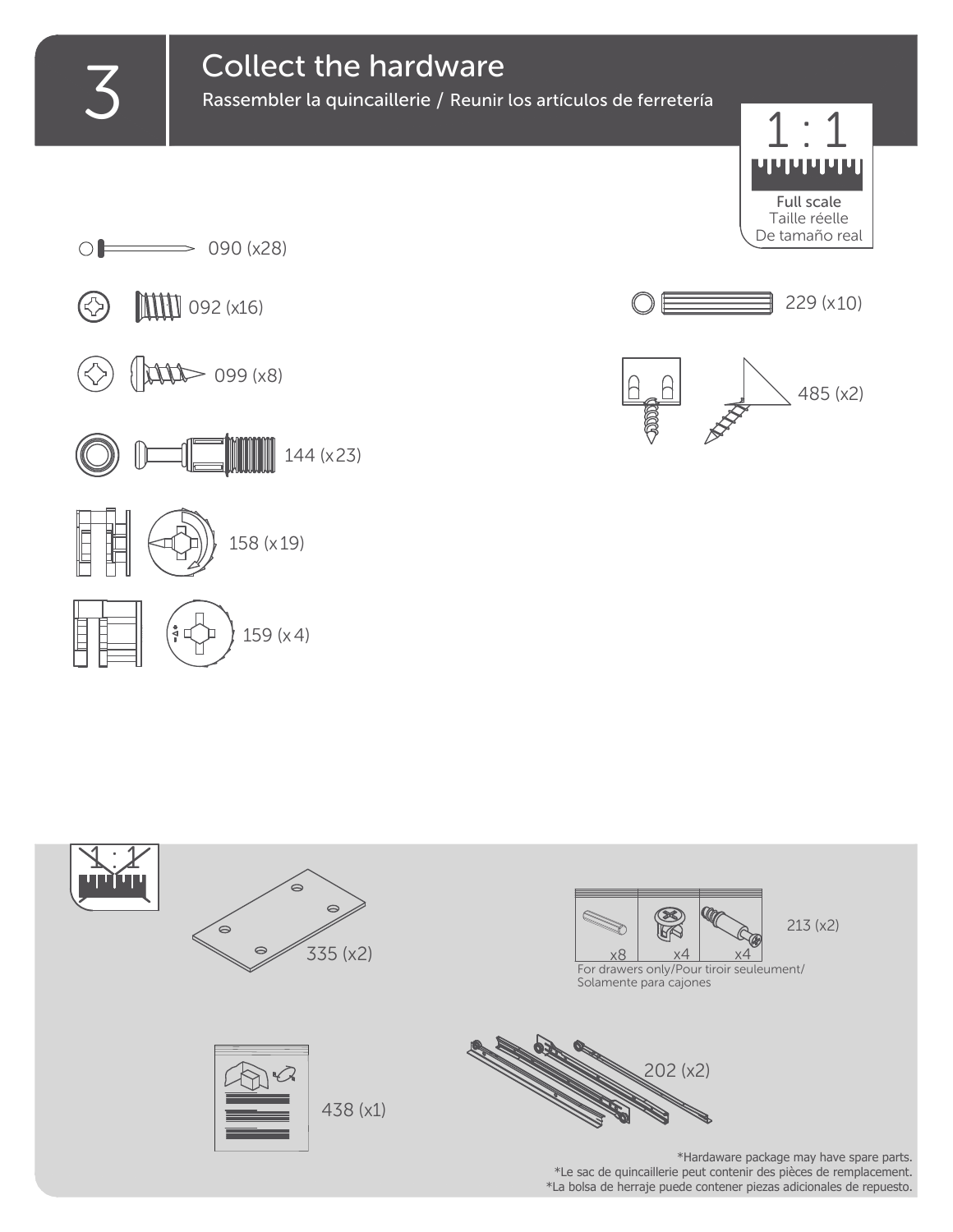Collect the hardware by model<br>Rassembler la quincaillerie selon le modèle /<br>Reunir los artículos de ferretería según el modelo Rassembler la quincaillerie selon le modèle / Reunir los artículos de ferretería según el modelo



Model/Modèle/Modelo 11461





121 (x4)





Model/Modèle/Modelo 12677 12678



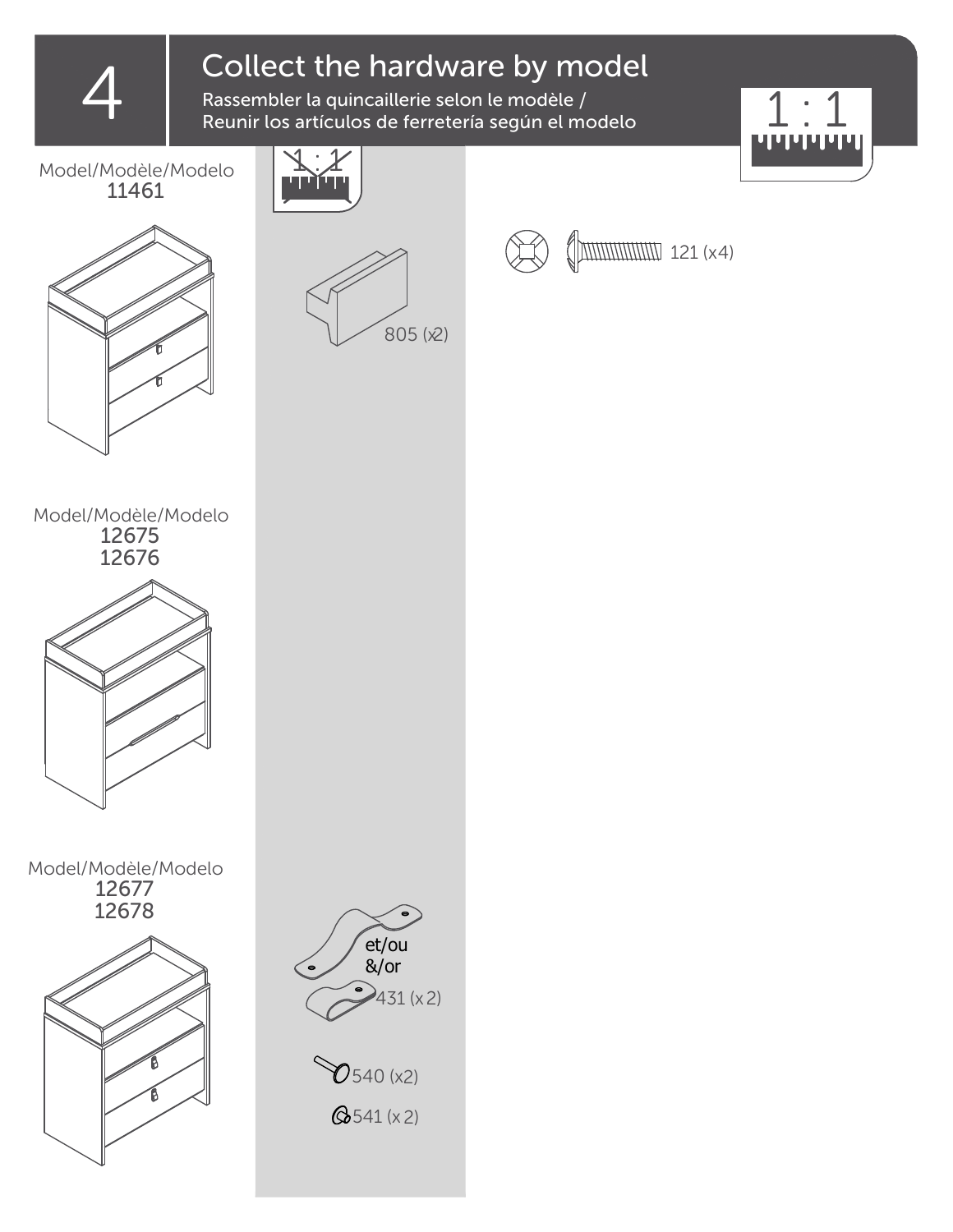## Things to remember for assembly

À retenir lors de l'assemblage / A recordar durante el ansamblaje

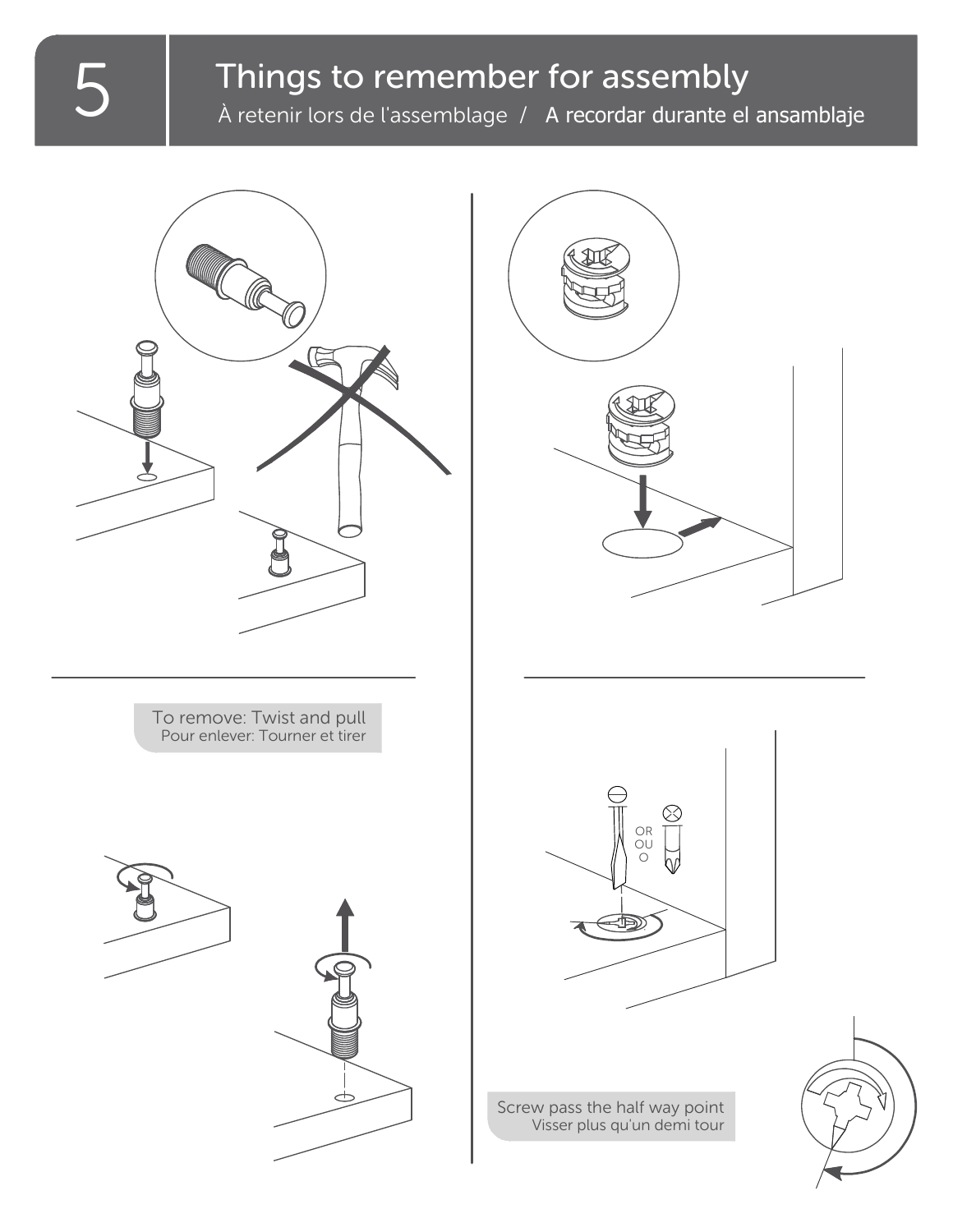

southshorefurniture.com South Shore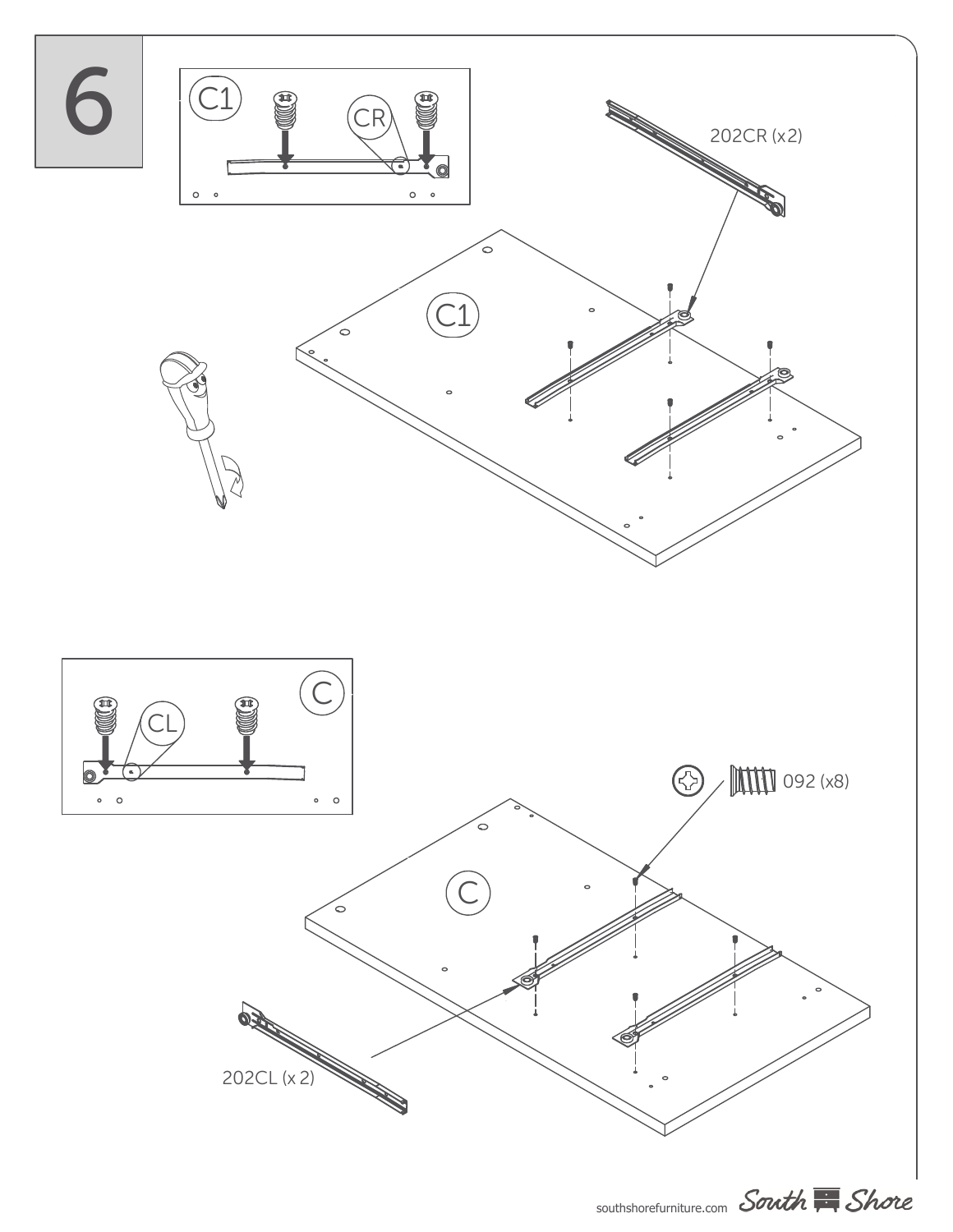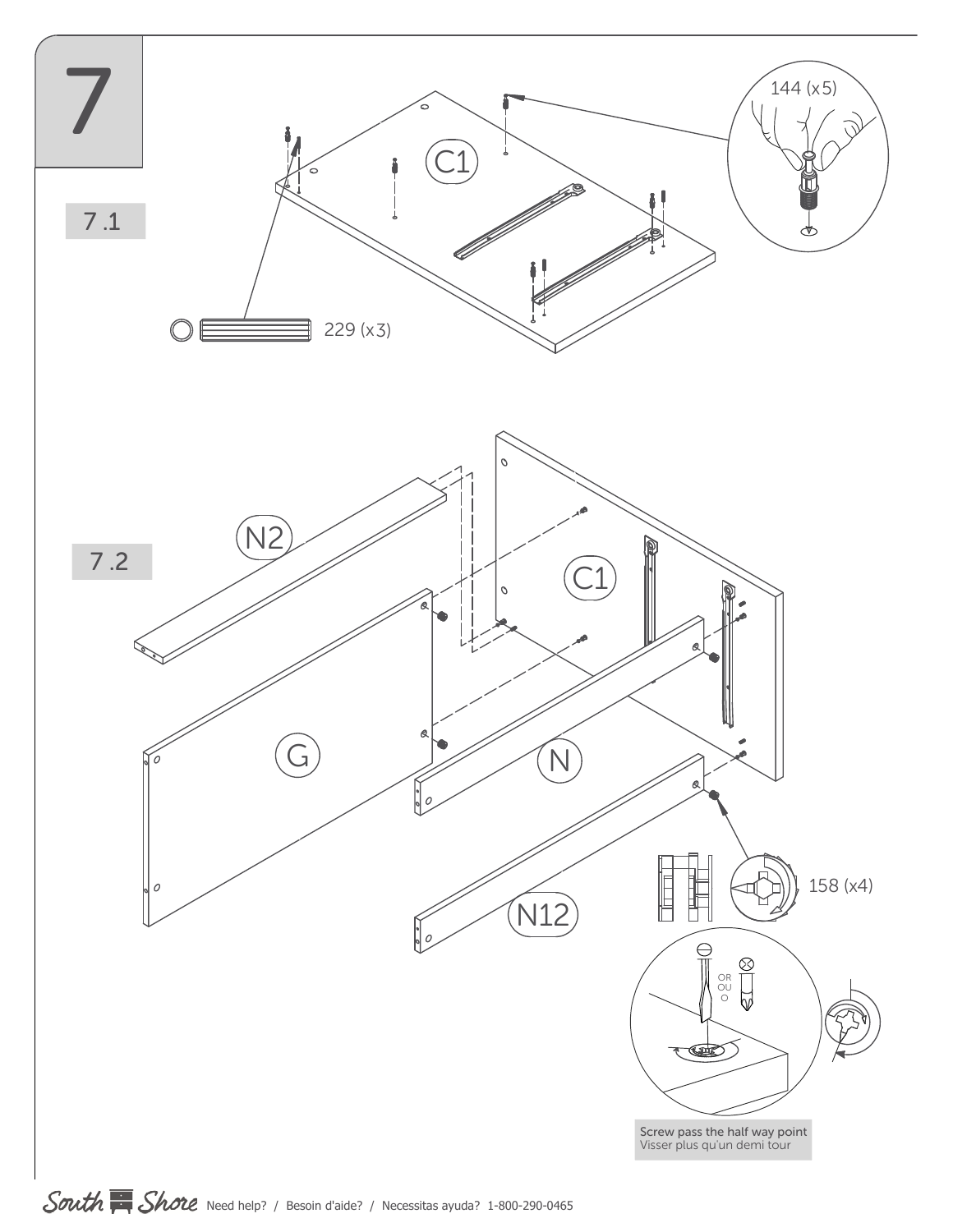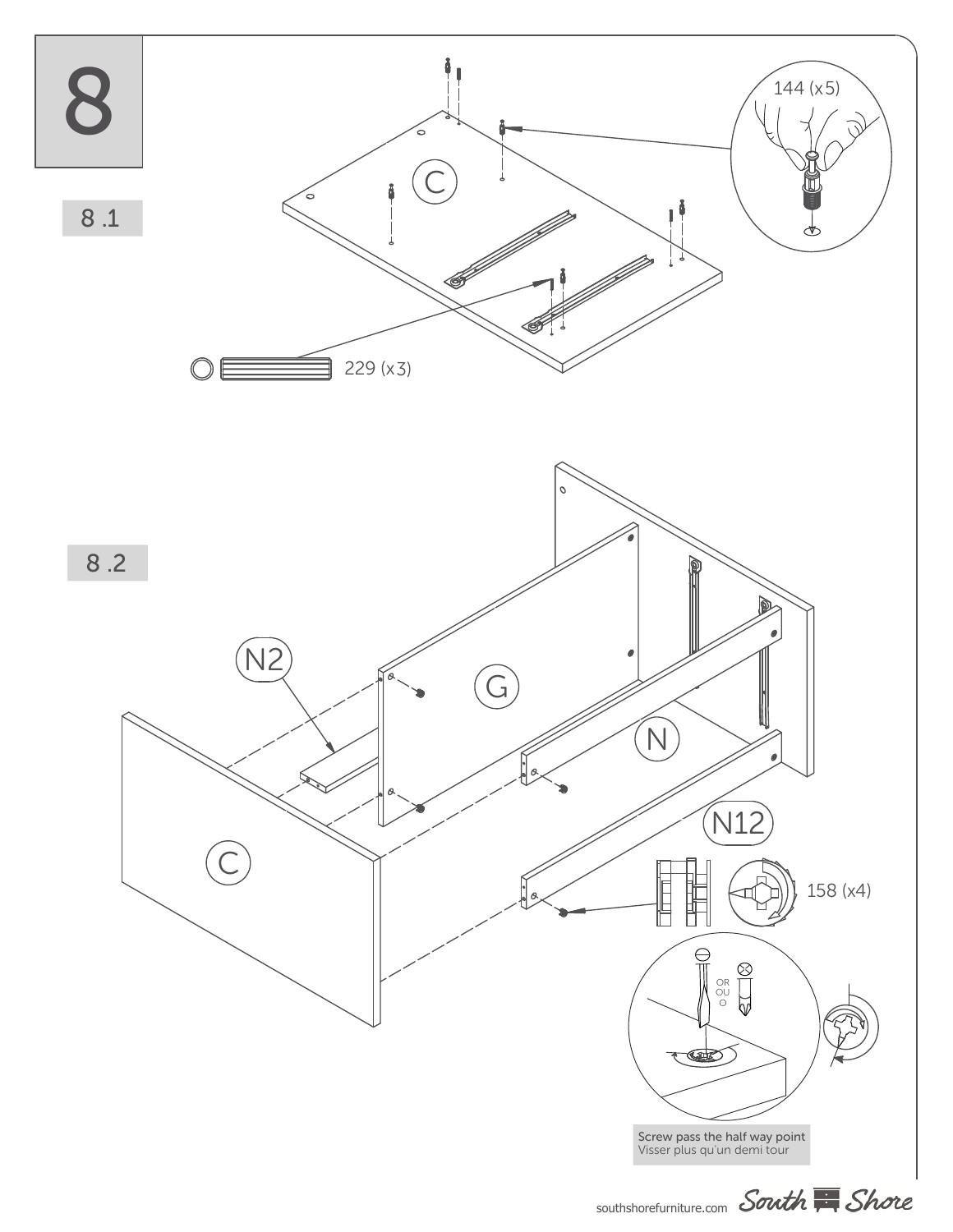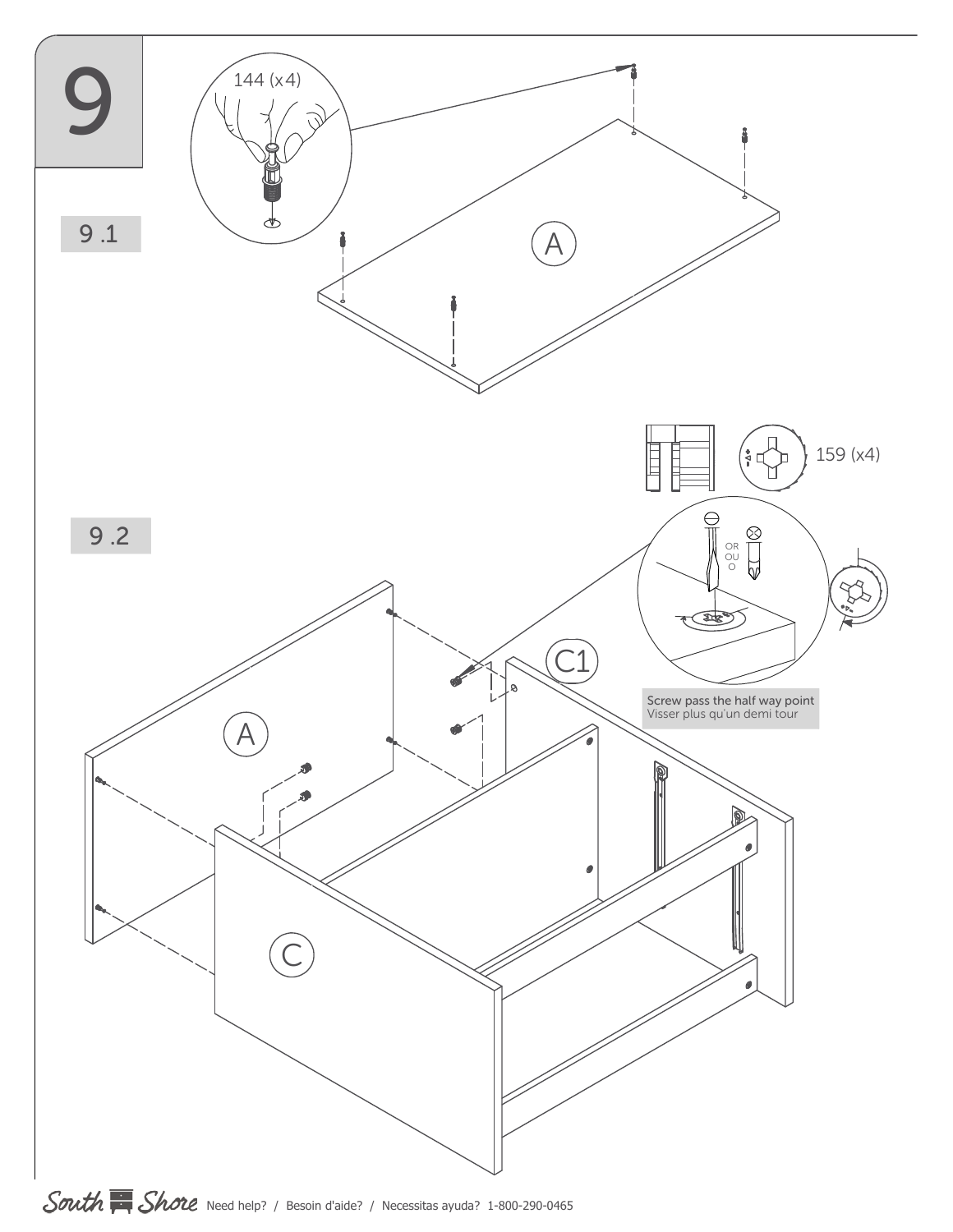

### Flip furniture on its front

Tourner le meuble sur la face Girar el mueble sobre la cara frontal



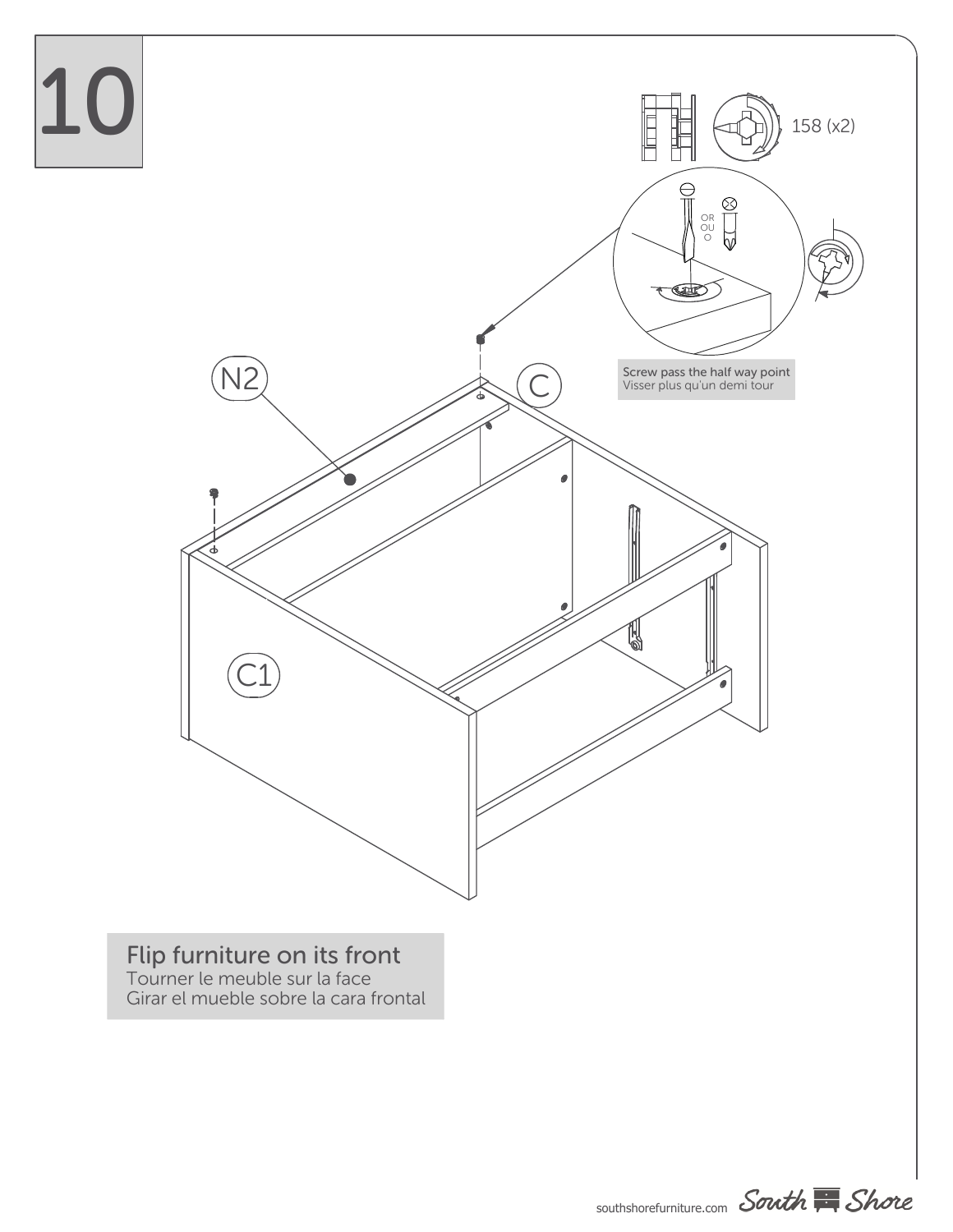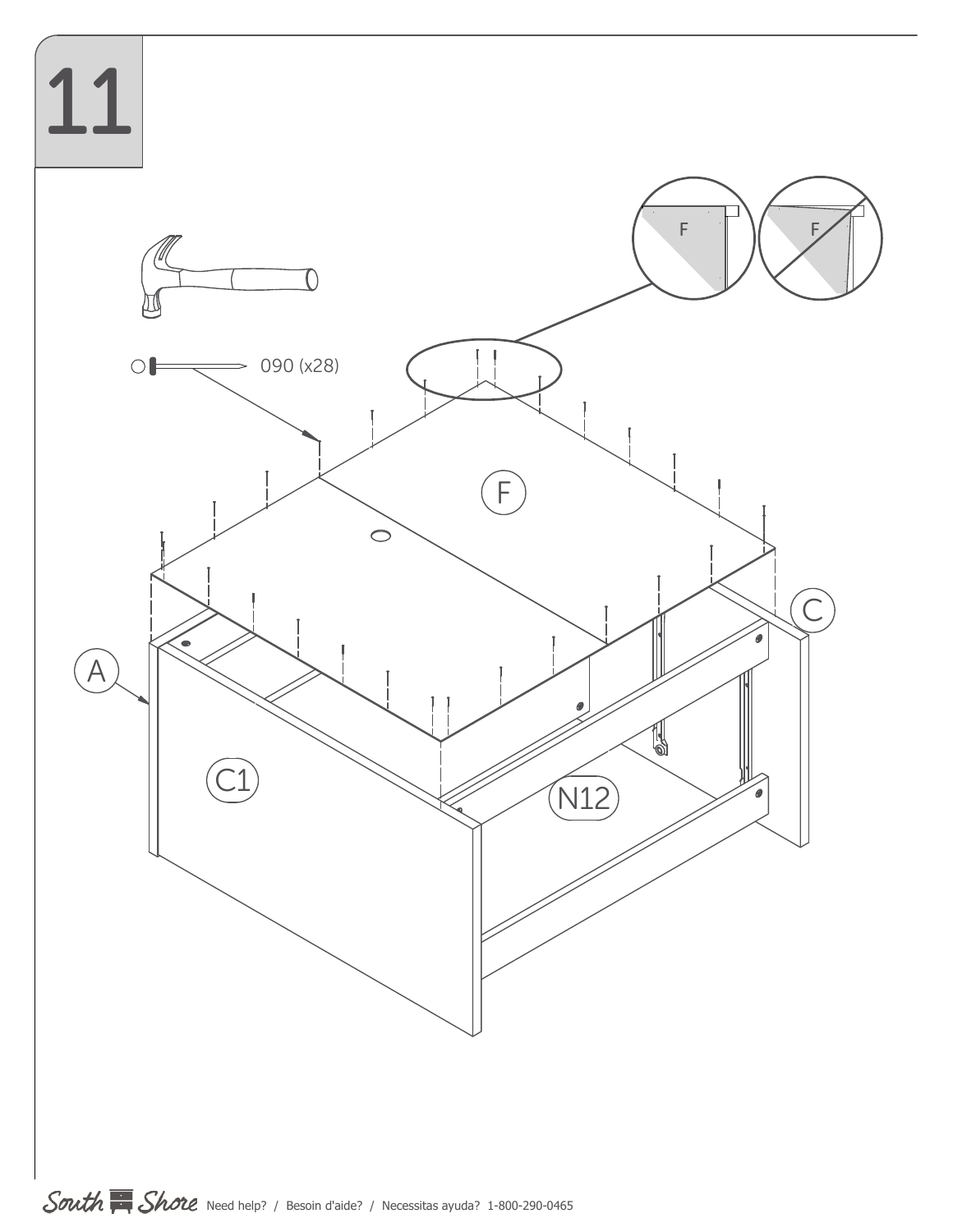

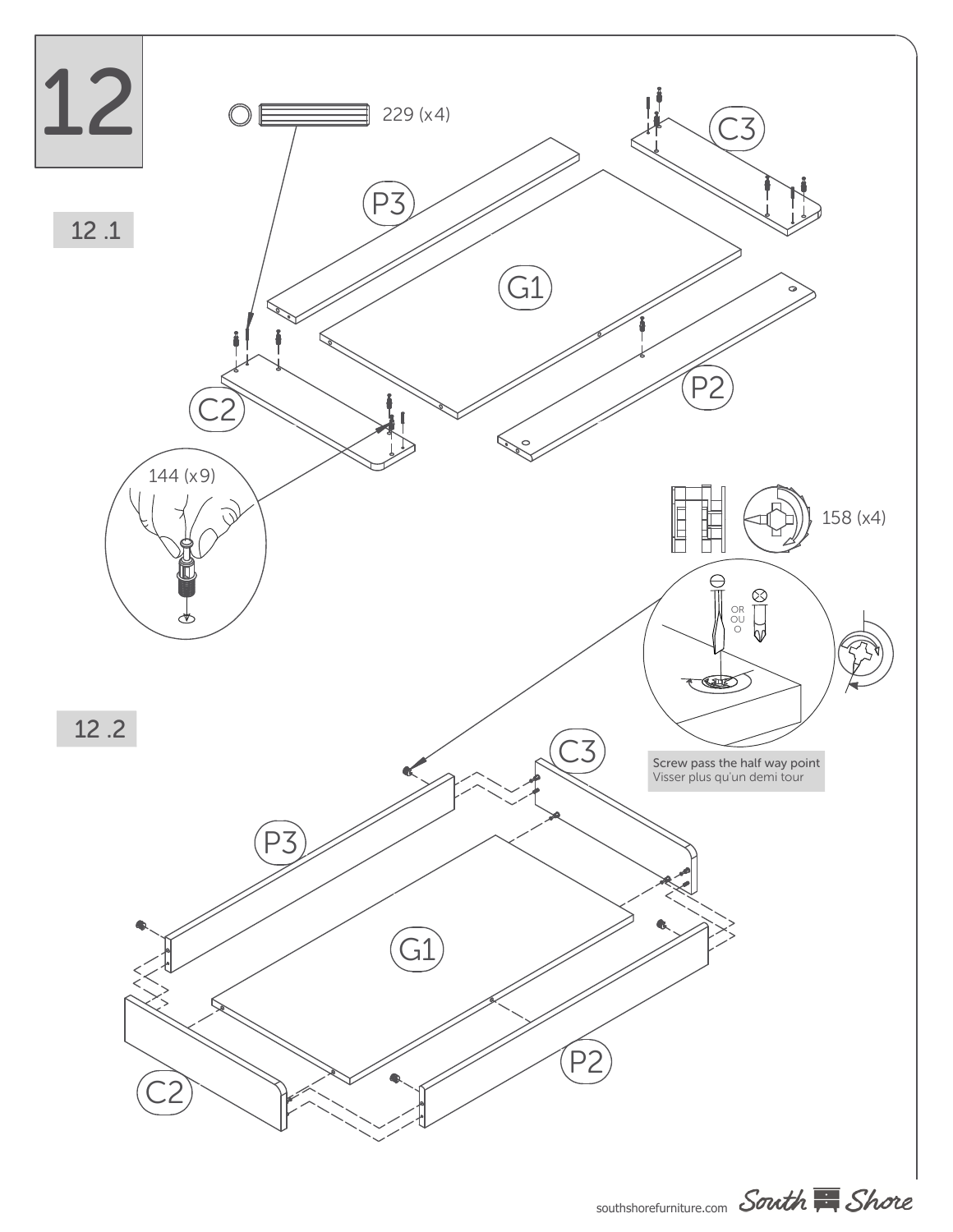

South Shore Need help? / Besoin d'aide? / Necessitas ayuda? 1-800-290-0465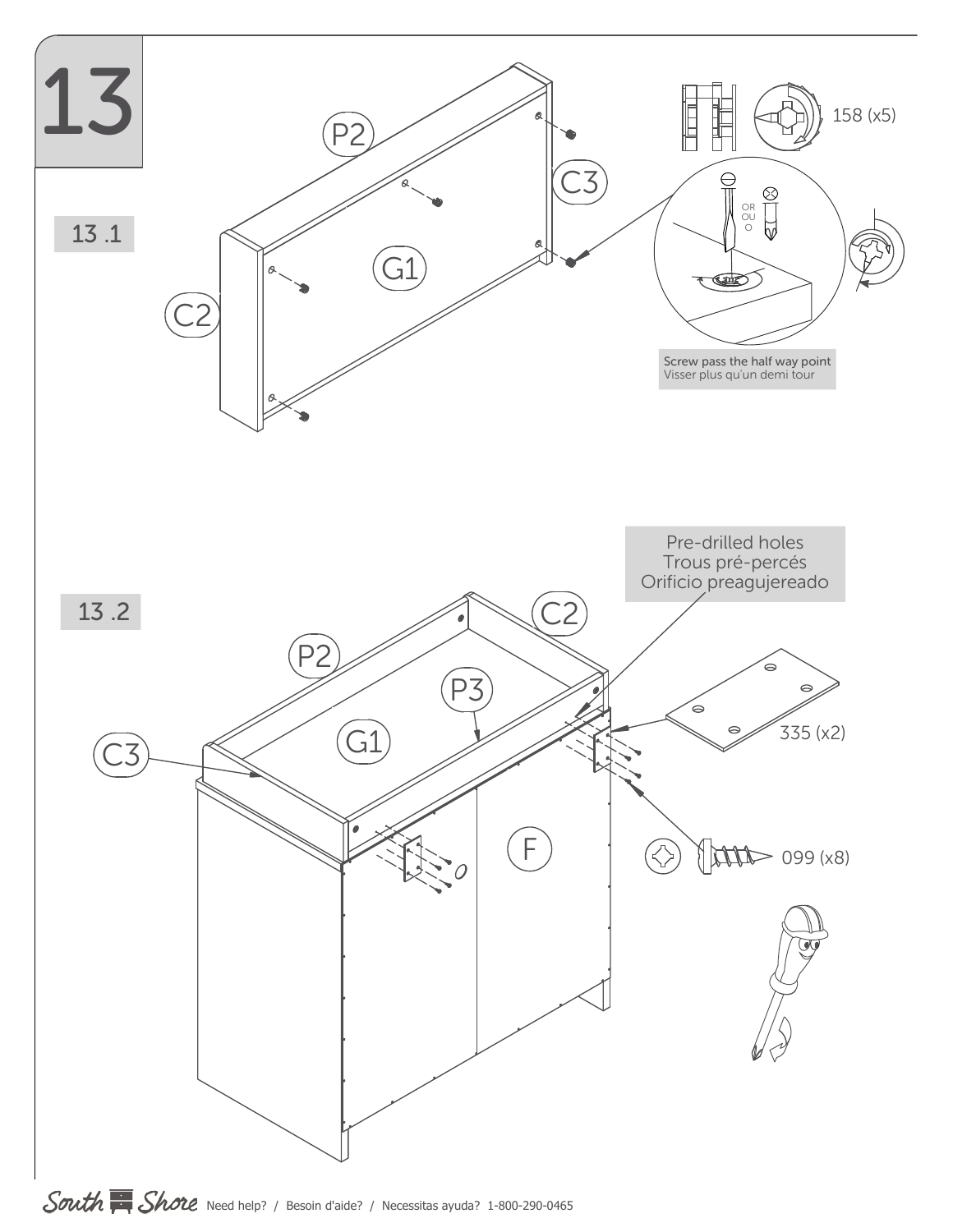14

IMPORTANT: Tipping can injure young children. Use of this safety hardware is highly recommended. This safety hardware, when properly installed, can provide protection against unexpected accidental tipping of furniture due to improper use.

### If the safety braket is not in the box, please contact the consumer service in order to obtain one before using the furniture.

MISE EN GARDE : Le basculement du meuble peut blesser un enfant. L'utilisation de l'équerre de sécurité est hautement recommandée. Cette quincaillerie de sécurité, si installée correctement, peut offrir une protection contre le basculement inattendu du meuble suite à une utilisation inappropriée. Si le crochet est absent, veuillez contacter notre service aux consommateurs pour obtenir cette pièce avant utilisation.





Fixer le support 438-3 à l'arrière du meuble en dessous du A dans la partie solide. Passer la vis 438-4 dans le petit trou du support 438-3. Ne pas fixer dans A

Attach 438-3 to the back of the furniture in the solid part below the A. Screw 438-4 through the smallest hole of 438-3. Do not attach to A.

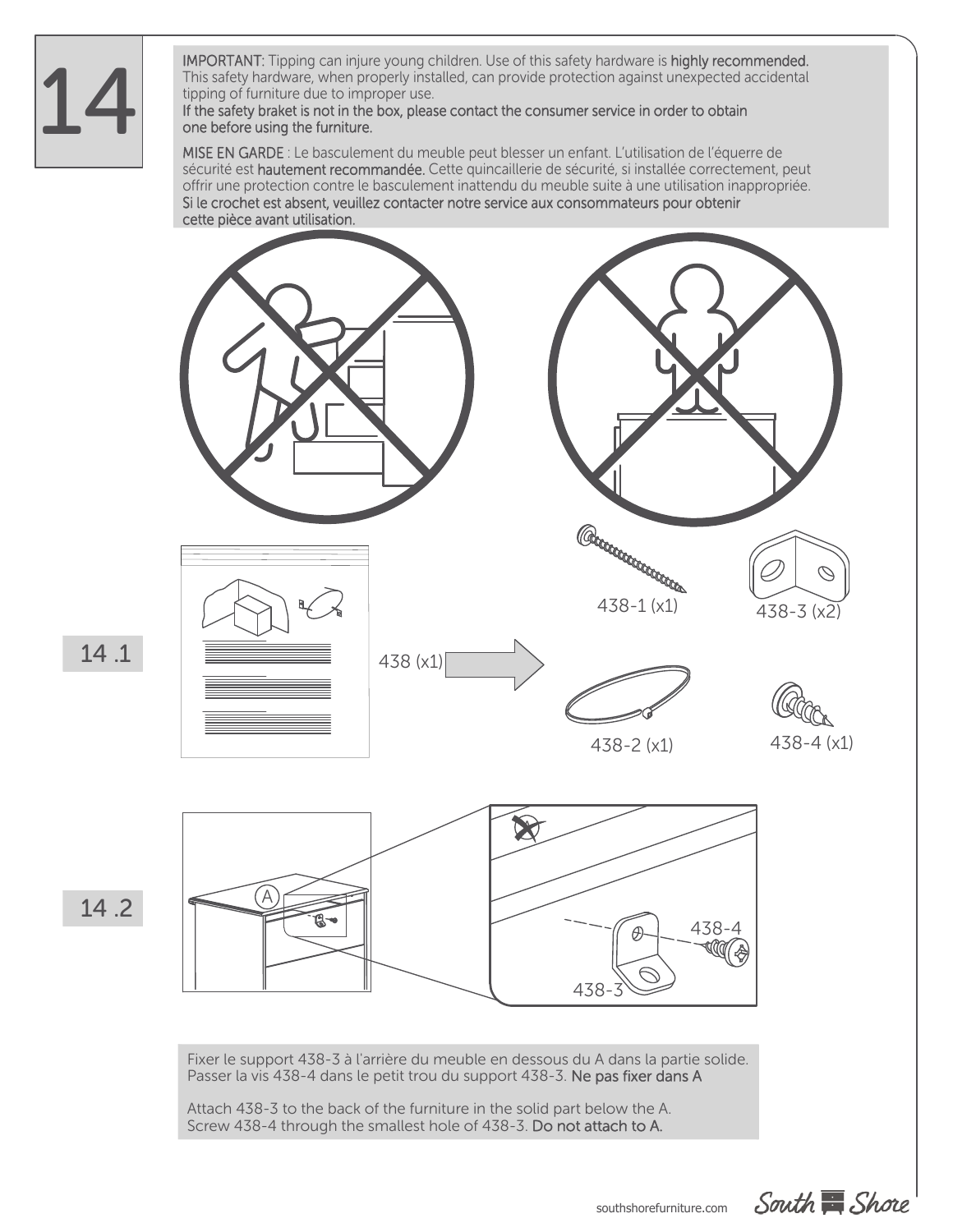

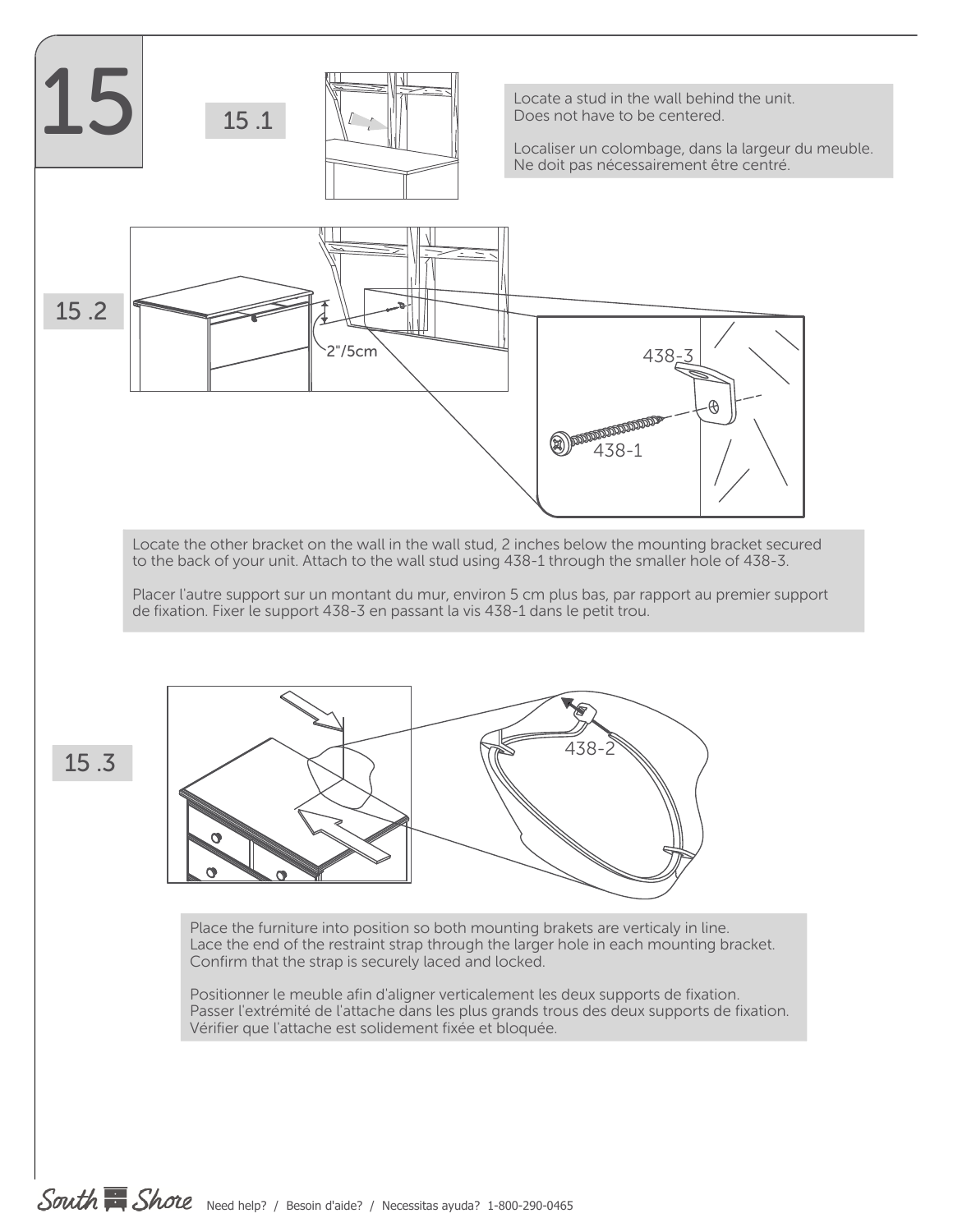# 16









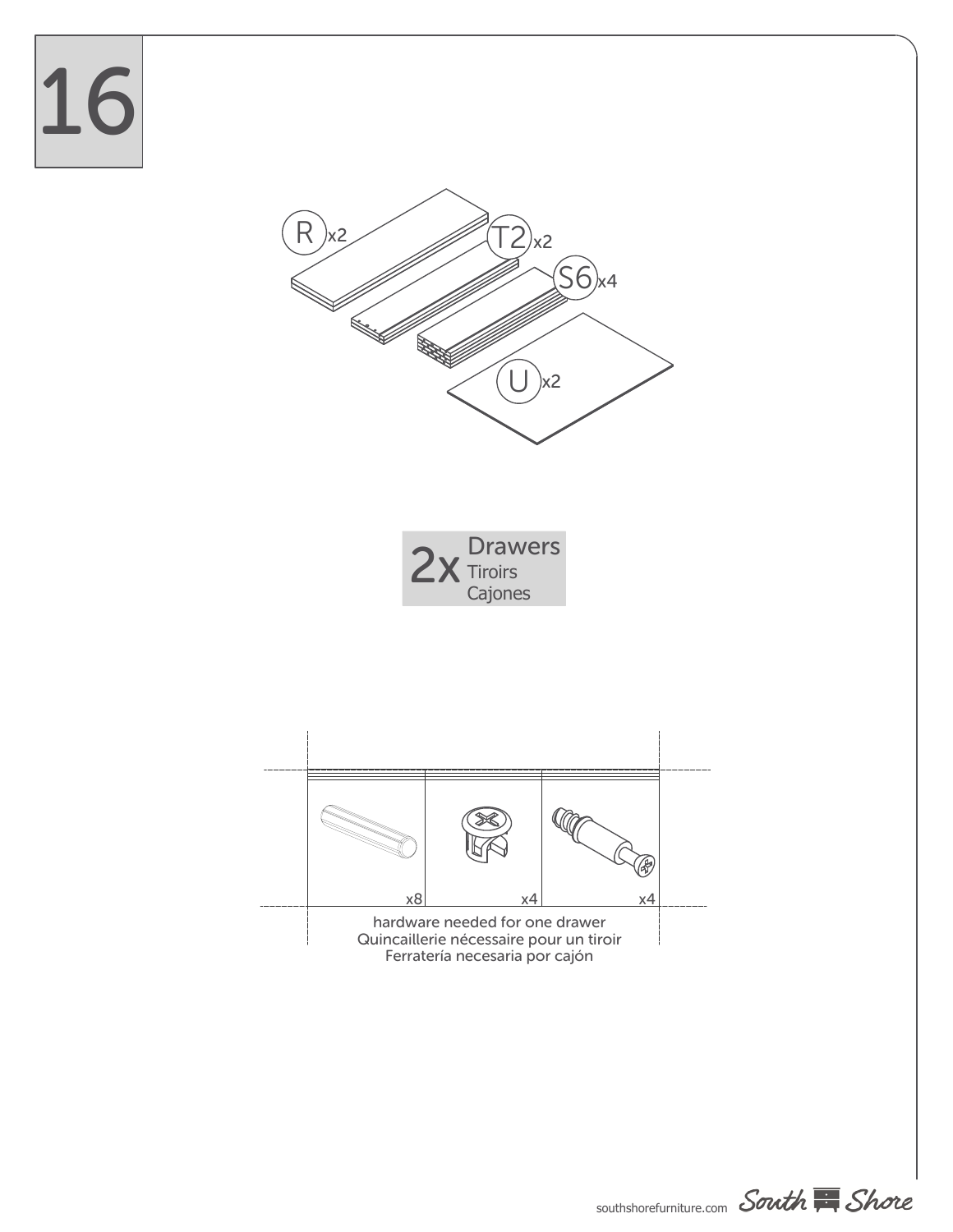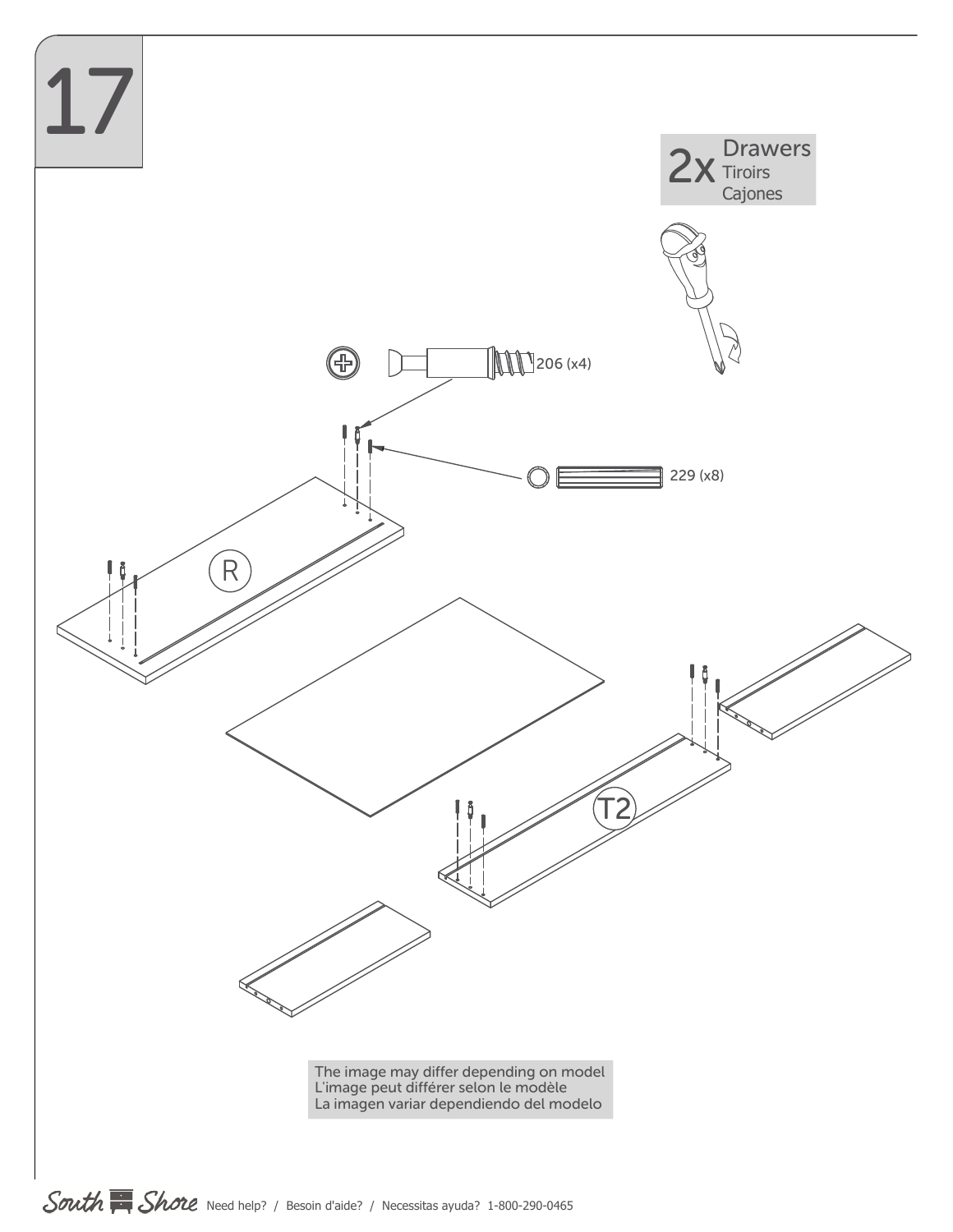

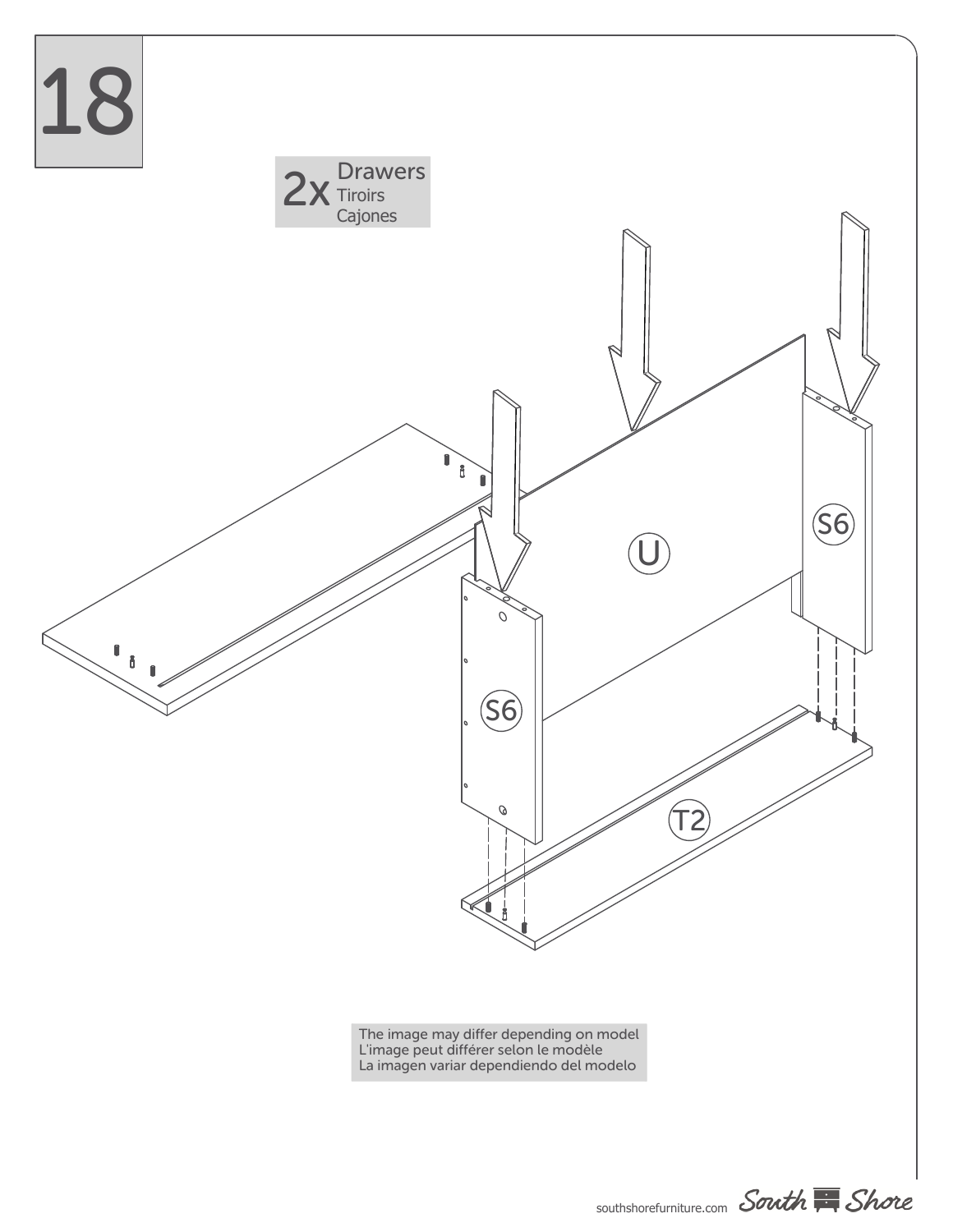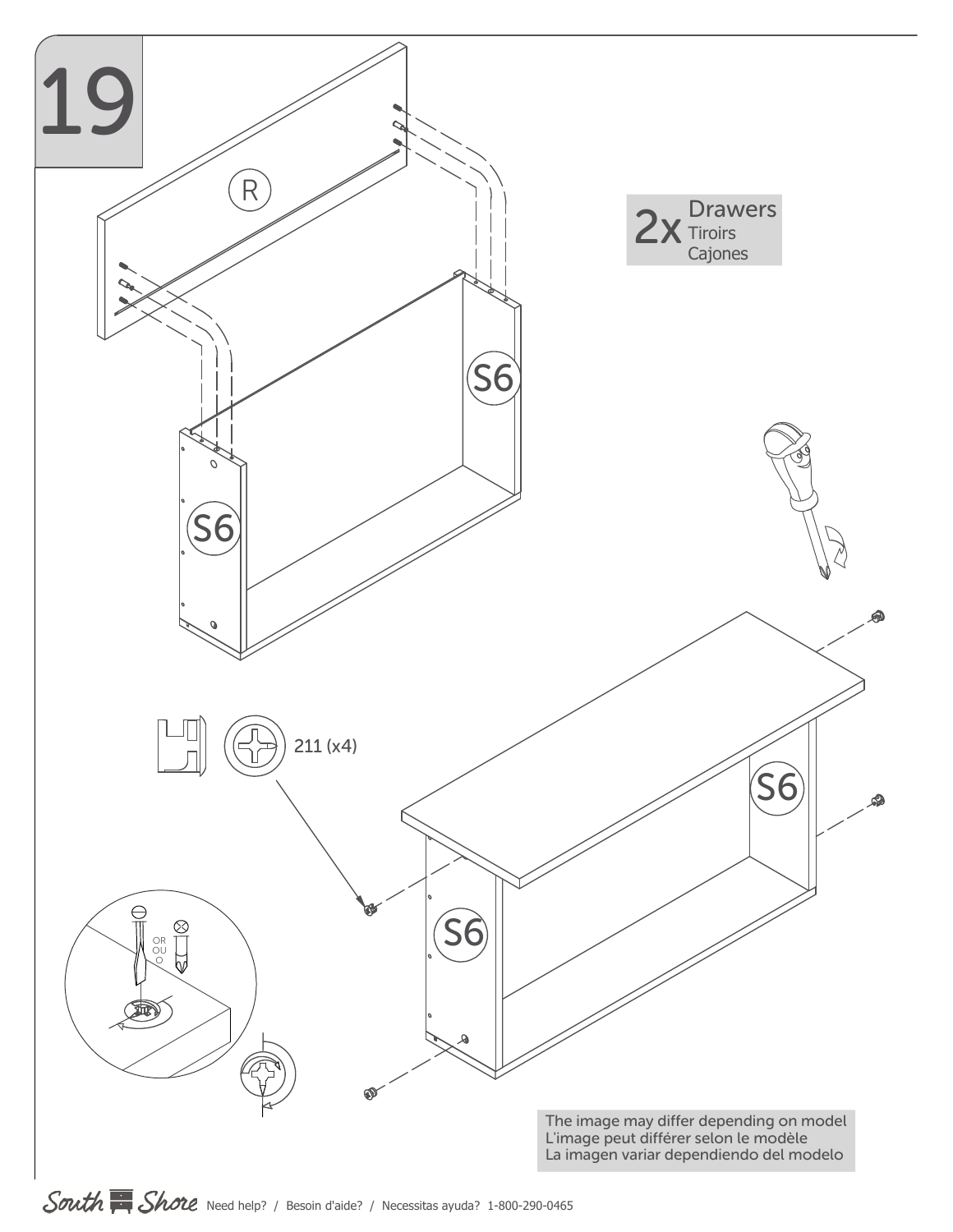

The image may differ depending on model L'image peut différer selon le modèle La imagen variar dependiendo del modelo

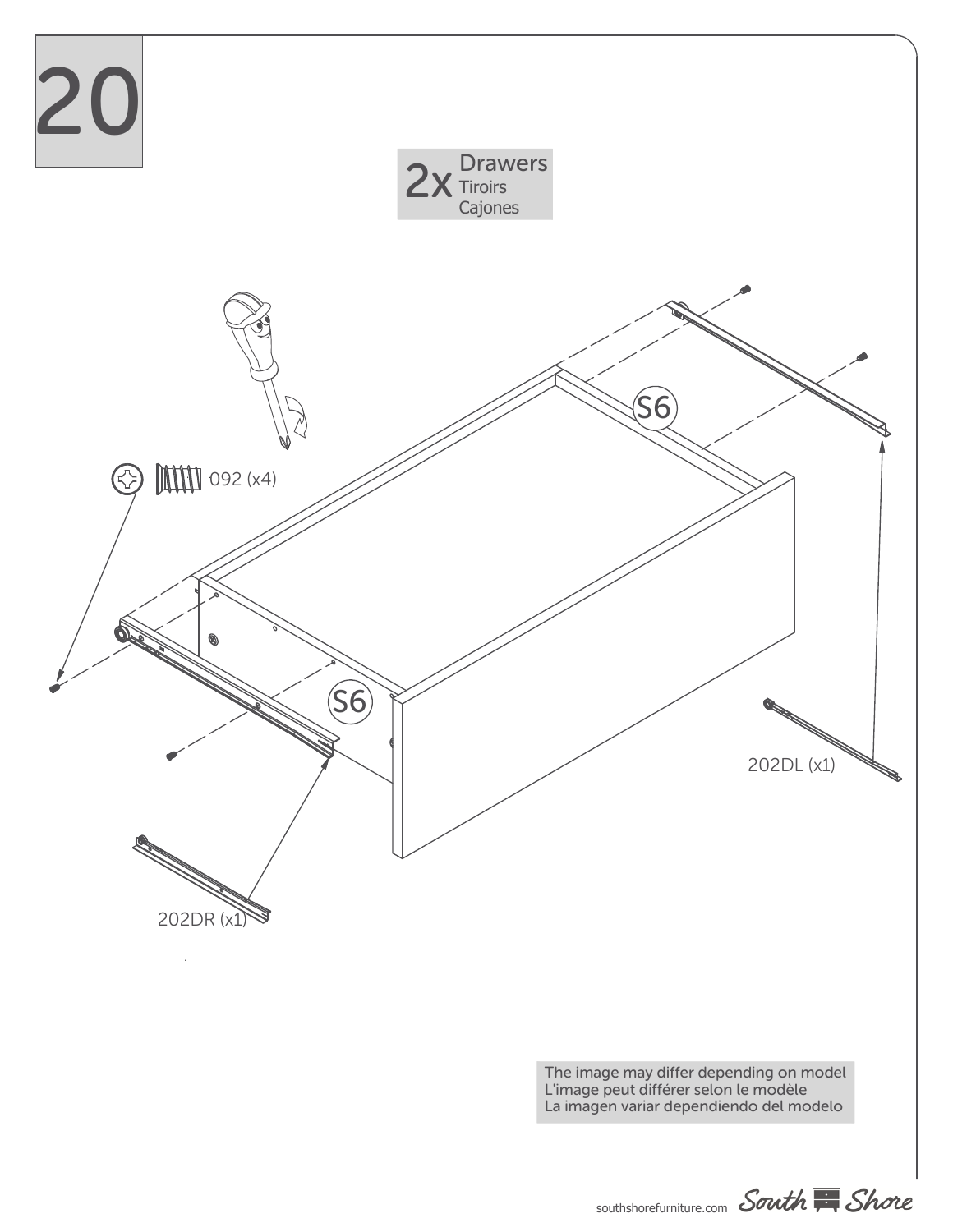

South  $\overline{\mathbb{R}}$  Shore Need help? / Besoin d'aide? / Necessitas ayuda? 1-800-290-0465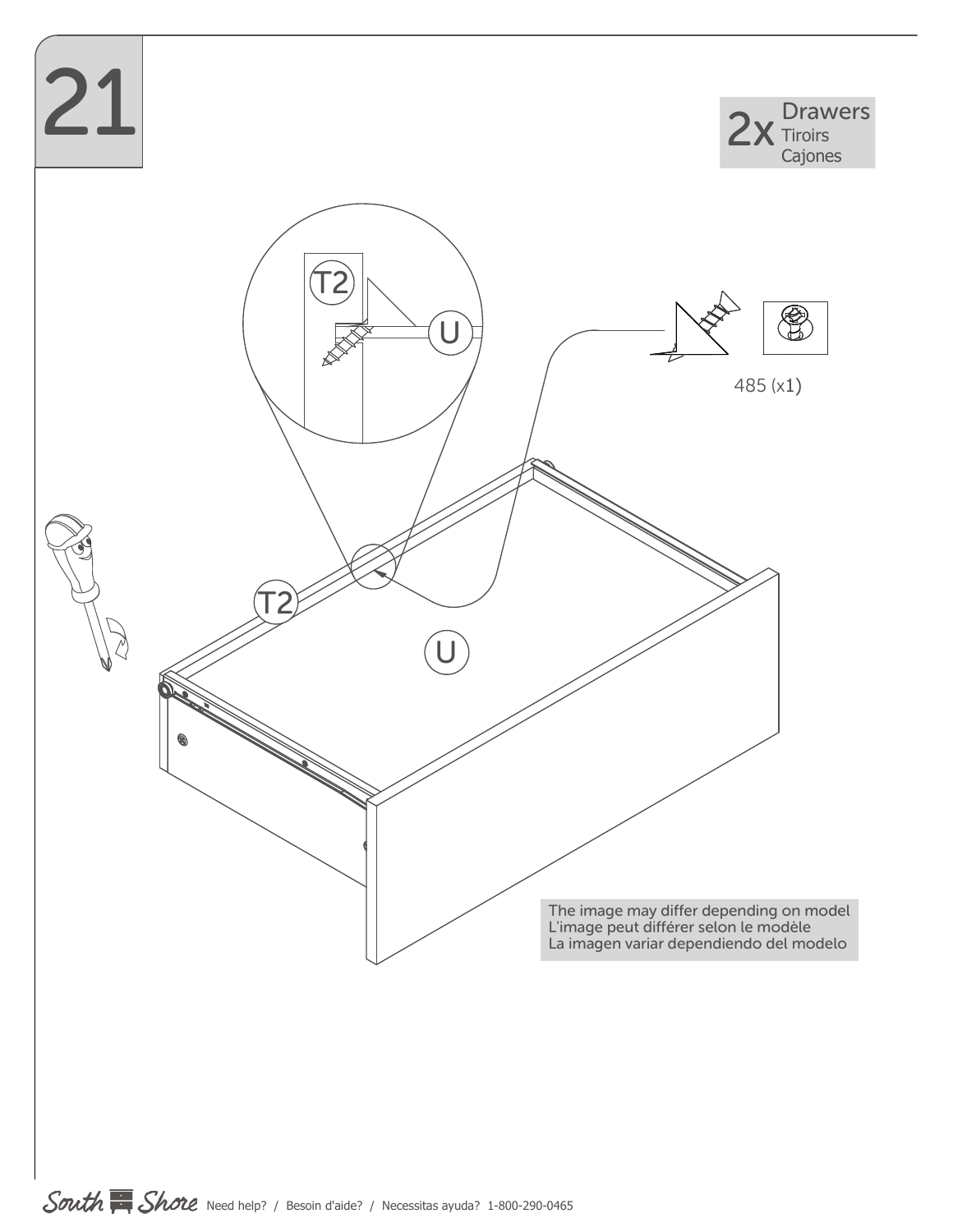

The image may differ depending on model L'image peut différer selon le modèle La imagen variar dependiendo del modelo

22 .1

Model/Modèle/Modelo 11461







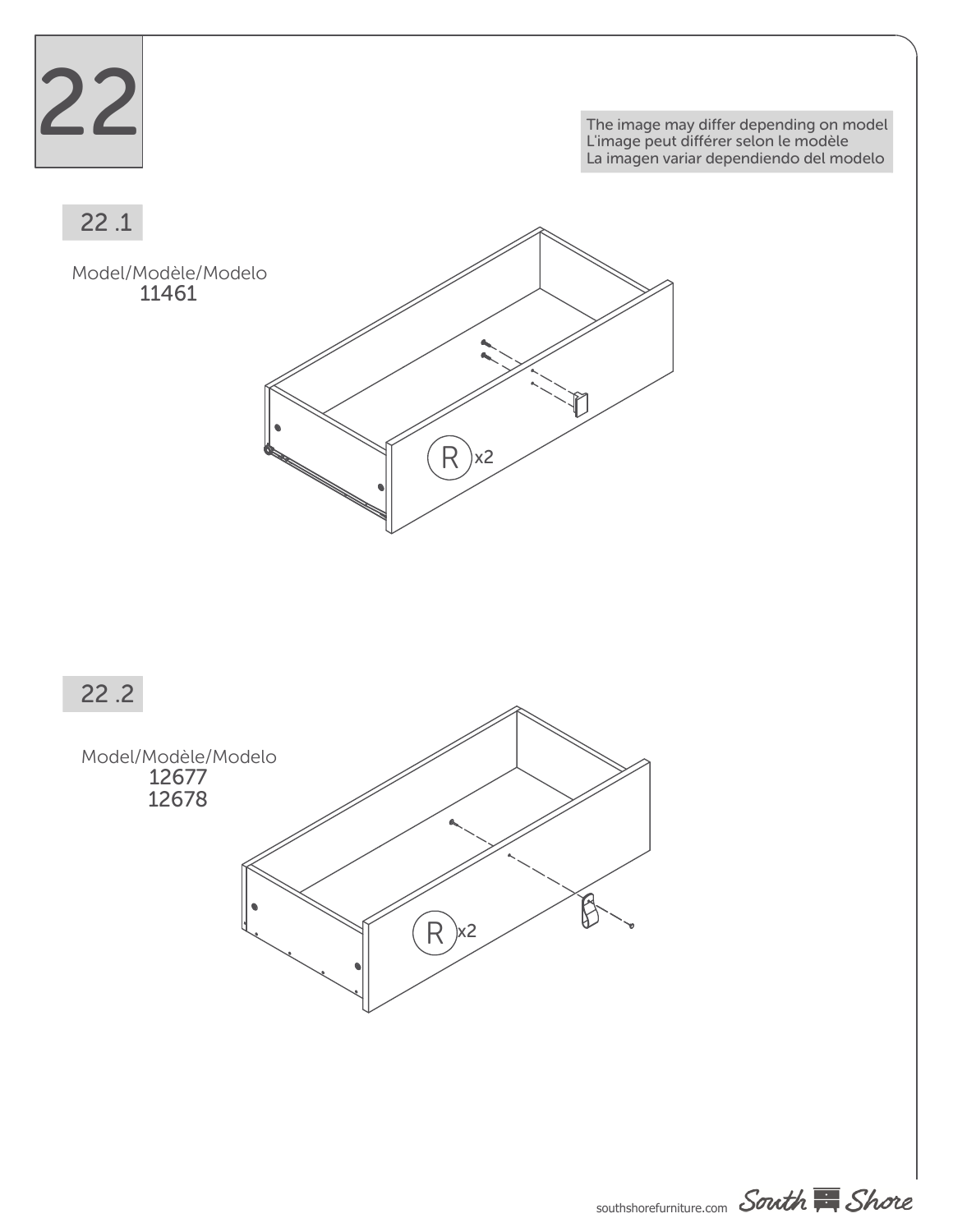

## WEIGHT / POIDS / PESO



The image may differ depending on model L'image peut différer selon le modèle La imagen variar dependiendo del modelo

> This South Shore Industries product is designed to withstand the weight indicated on the plan. We are not responsible for the breakage of parts or any injury caused by the failure to comply with this recommendation.

> Ce produit de Meubles South Shore a été conçu pour résister aux poids mentionnés ci-contre. Nous ne sommes pas responsable du bris des pièces ou de toute blessure occasionnée par le non-respect de cette recommandation.

Este producto las Industrias South Shore ha sido concebido para resistir el peso que se menciona aqui. No somos responsables del daño de piezas o cualquier otra lesión ocasionada por el no respesto de esta recomendación.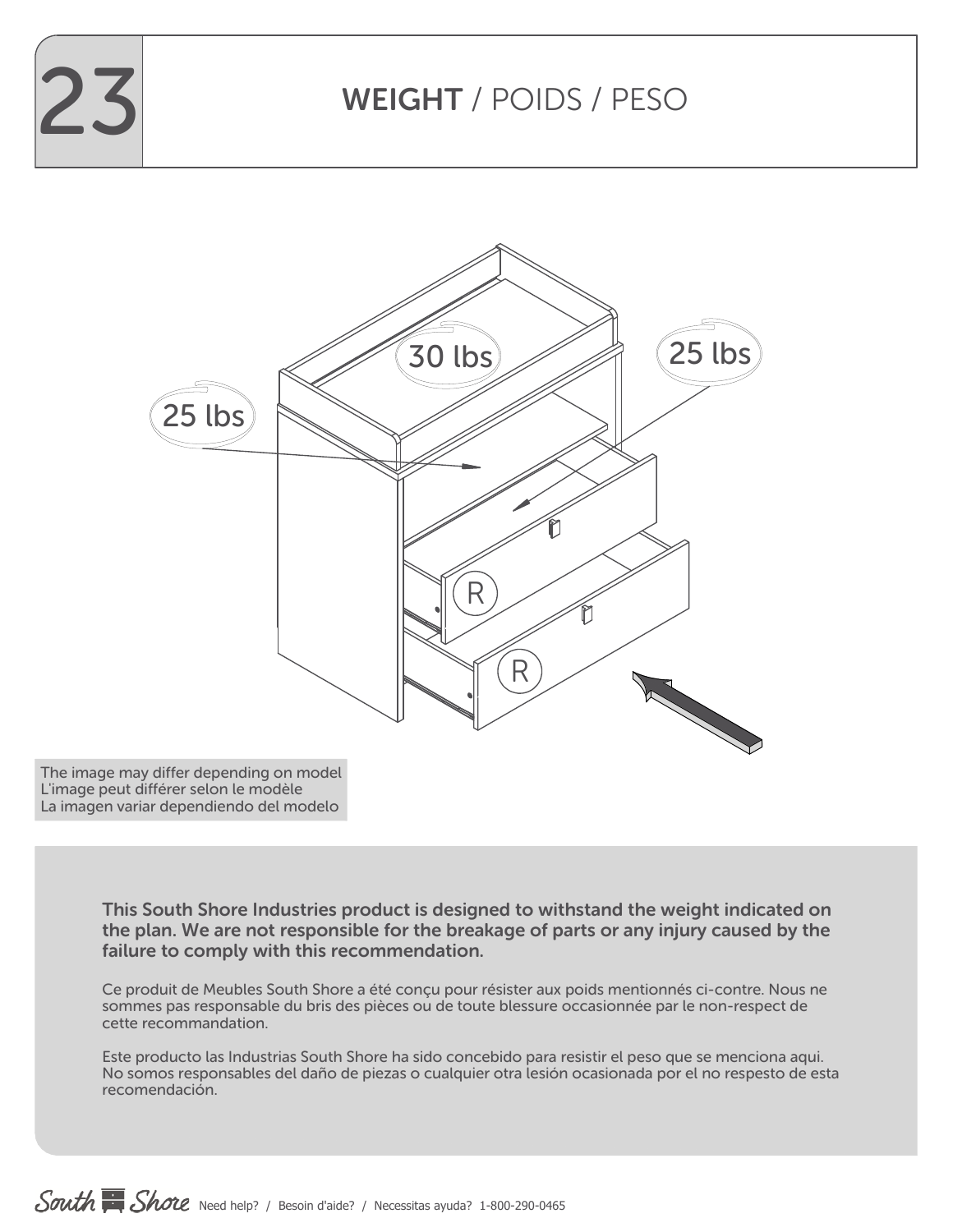### MAINTENANCE TIPS CONSEILS D'ENTRETIEN / CONSEJOS DE MANTENIMIENTO



Never let liquids or damp cloths sit on this furniture. Ne jamais laisser de liquide ou linge humide sur le meuble. Nunca deje un líquido o un trapo húmedo sobre el mueble.



Never use chemical cleaning products. They can damage the finish. For cleaning, use only a slightly damp cloth and wipe dry.

Ne jamais utiliser de produits nettoyants à base de produits chimiques, cela va endommager le fini. Utiliser seulement un linge légèrement humide.

Nunca utilice limpiadores a base de químicos, estos dañaran le acabado. Use sólo un paño húmedo.



To avoid dulling of the finish, do not place furniture in direct sunlight. Ne pas placer le meuble directement au soleil pour prévenir le ternissement. No exponga el mueble directamente al sol para prevenir empañamiento.



Do not put plastic or rubber rings under appliances. Use cloth of felt protectors. Évitez de déposer des appareils avec des rondelles de plastique ou de caoutchouc.

Utilisez un protecteur en tissu ou en feutre.

Evite apoyar aparatos con redondeles de plástico o de goma. Utilizar un protector de tela o de fieltro.



To clean, use a soft or slightly damp cloth, then wipe with a clean, dry cloth.

Pour nettoyer, utilisez un linge doux ou légèrement humecté. Essuyez par la suite avec un linge propre et sec.

Para limpiar, utilice un trapo suave o ligeramente humedecido. Seque luego con un trapo limpio y seco.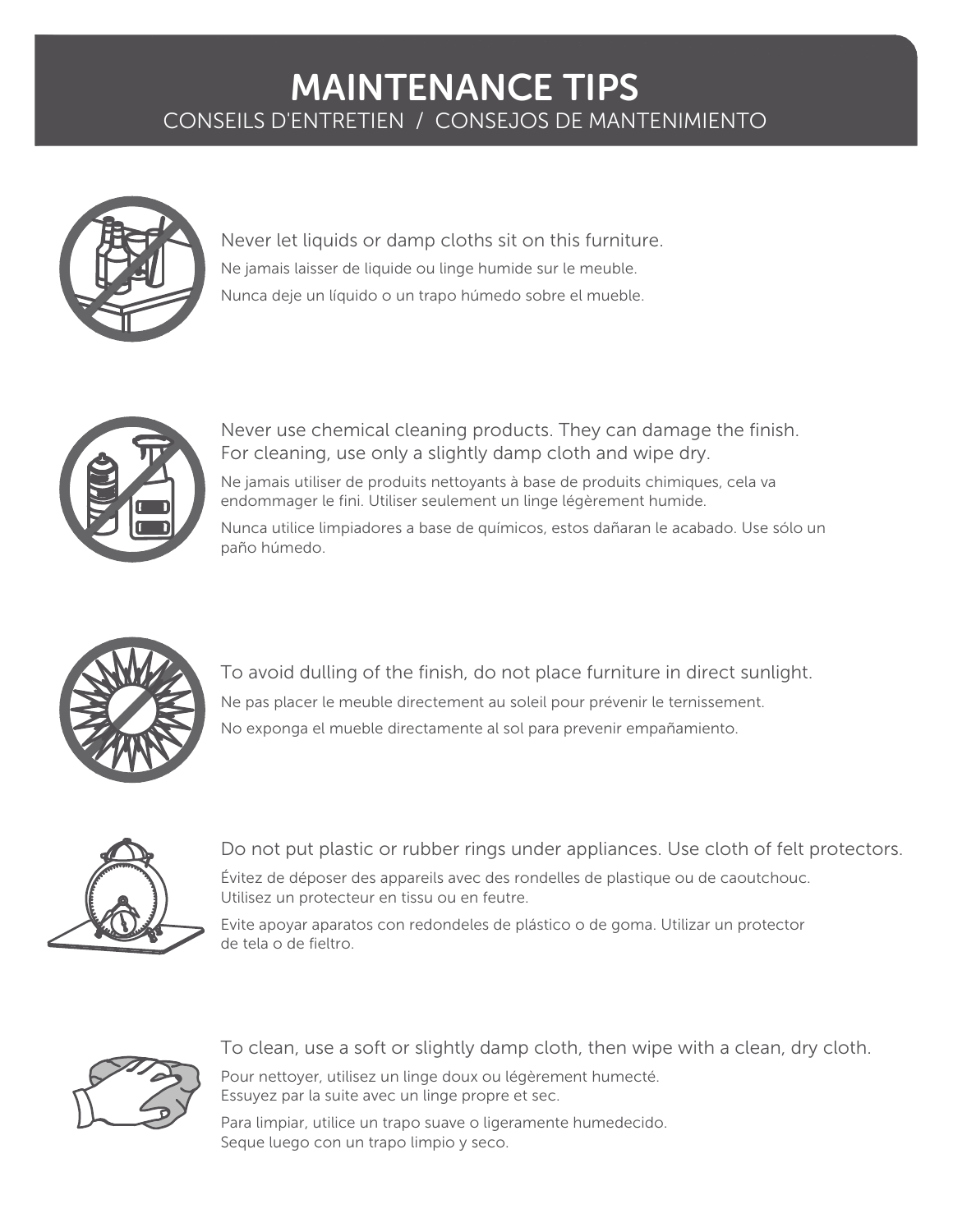## You're our inspiration and we  $\heartsuit$  hearing from you!

Give us a call if you want to discuss a project. Or hop over to our social media platforms and share your design stories.

F

The door is always open.

### #southshorehome



Take a look at our website: we have tons of ideas to go with your new piece of furniture!

### www.southshorefurniture.com

Want to take sneak peek at new arrivals and get some useful tips? Subscribe to our newsletter!

### Vous êtes notre inspiration et nous  $(')$  recevoir de vos nouvelles!

Appelez-nous si vous voulez discuter d'un projet ou rejoignez nos médias sociaux pour partager vos histoires de design.

Notre porte est toujours ouverte.

#southshorehome



Jetez un coup d'oeil à notre site internet. Nous avons des tonnes d'idées pour votre nouveau meuble !

### www.southshorefurniture.com

Vous voulez avoir un aperçu de nos nouveaux arrivages et obtenir des conseils pratiques? Inscrivez-vous à notre infolettre !

### Usted es nuestra inspiración  $\mathsf v$  nos  $\langle \cdot \rangle$  tener noticias de usted.

Llámenos si desea discutir de su proyecto o síganos en nuestras redes sociales y comparta sus historias de diseño.

La puerta siempre está abierta para usted.

#southshorehome



¡ Lo invitamos a echar un vistazo en nuestro sitio web, tenemos toneladas de ideas para su nuevo mueble !

### www.southshorefurniture.com

¿ Quiere echar un vistazo a nuestras novedades y consejos prácticos ? Suscríbase a nuestro boletín.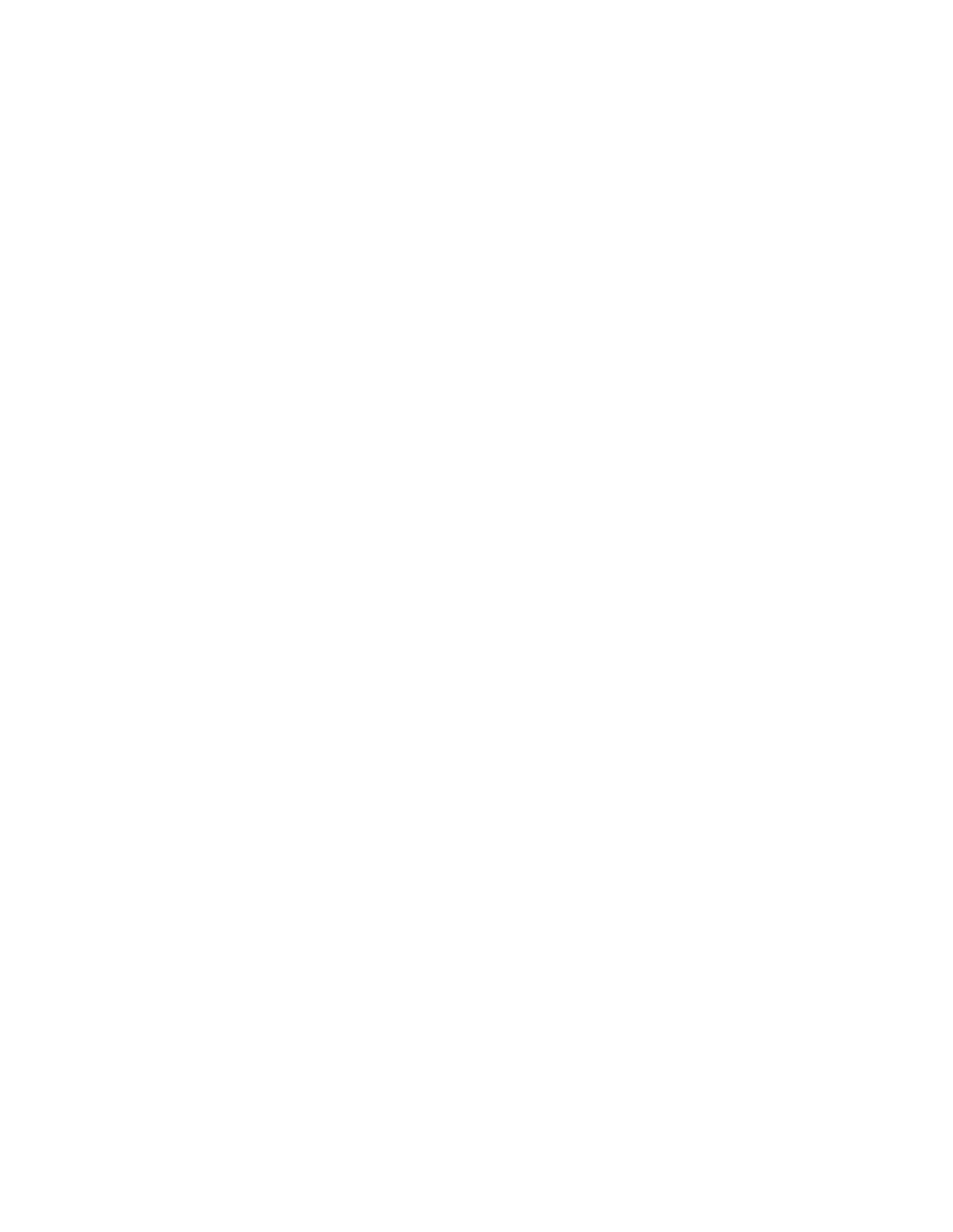### **South Shore furniture's Contact Information**

**South shore furniture · 32, Spur Dr · El Paso, TX 79906**

**www.southshore.ca**

**Phone Number (Toll-Free): 1 800 463-6090**

**Model Number:**

**Production Code:**

**Manufacture Date:**

**KEEP THIS TOP PART FOR YOUR RECORDS. FILL OUT AND RETURN BOTTOM PART.**



**Model Number: Production Code: Manufacture Date:**